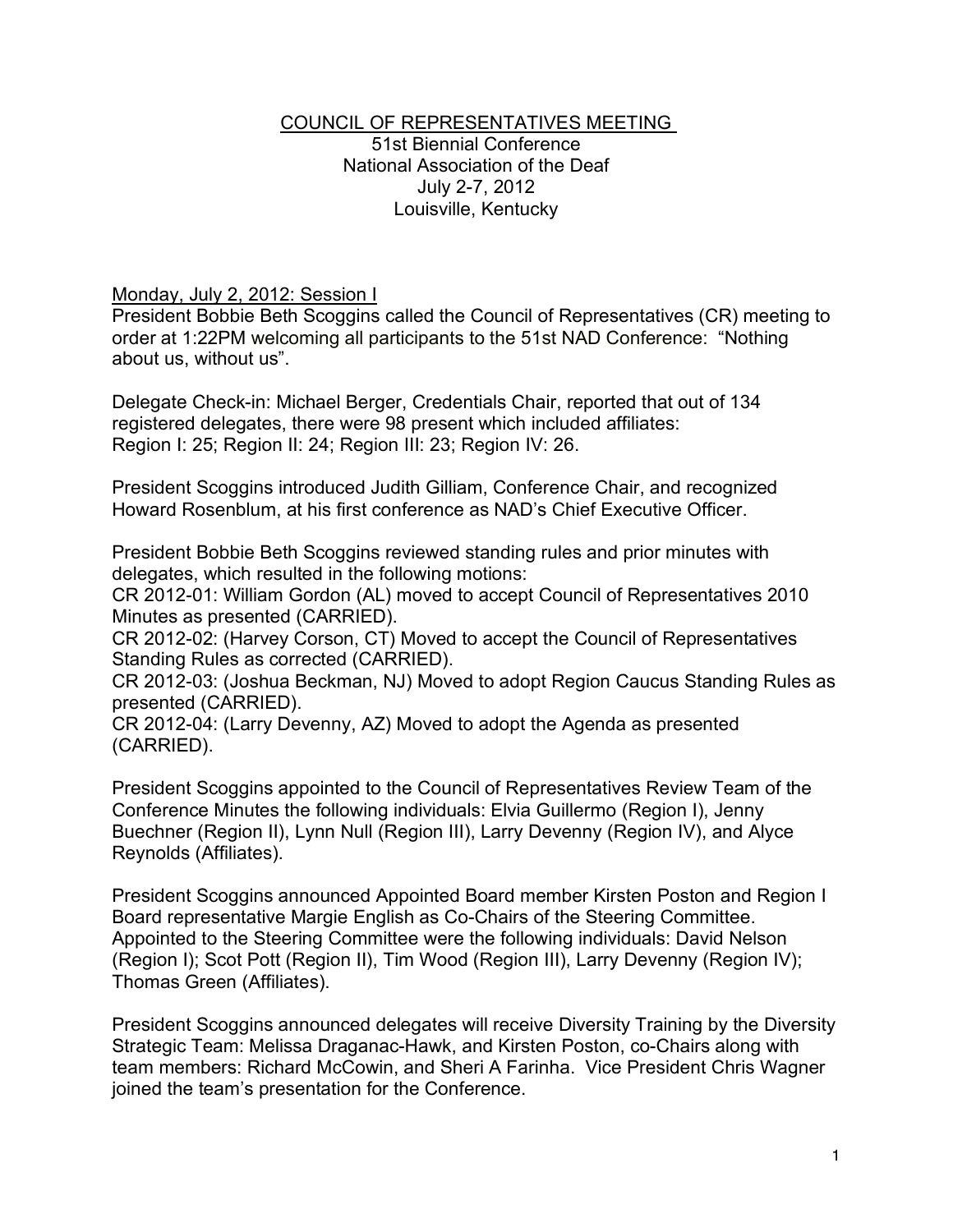NAD CEO Howard Rosenblum presented an update on the 2010 Conference Priorities. President Scoggins shared that the updates to the 2010 Conference Priorities will be posted on the NAD website.

President Scoggins introduced past Presidents, Libby Pollard and Andy Lange, and announced their role during the Conference as Parliamentarians. Pollard and Lange reviewed parliamentary procedures with the delegates.

The Council of Representatives recessed at 5:15PM

Tuesday, July 3, 2012 - Session II President Scoggins started the meeting at 8:36AM

Delegate check-in: Michael Berger, Region II Representative and Credentials Chair, reported that out of 134 registered delegates, there were 112 in attendance as follows: Region I: 26; Region II: 20; Region III: 23; Region IV: 21; Affiliates: 22.

President Scoggins reviewed the standing rules for Council of Representatives again. Council of Representatives deliberated on the standing rules and priority setting.

CR 2012-05: (David Reynolds, CA) Moved to revise the CR Standing Rules specifically #8: CR will vote on 10 motions and choose top 5 priorities (CARRIED). CR 2012-06: (James Potter, MN) Moved to recess for 15 minutes (CARRIED).

Tuesday, July 3, 2012 - Session III President Scoggins resumed the meeting at 1:10PM.

Delegate Check-in: Michael Berger, Credentials Chair, reported that out of 134 registered delegates, there were 101 in attendance as follows: Region I: 21; Region II: 21; Region III: 18; Region IV: 18; Affiliates: 23.

President Scoggins introduced interim Executive Director, Matthew O'Hara, and the National Interpreter Certification (NIC) Task Force Chair, Gino Gouby, to provide a presentation, "Repairing Confidence in the NIC Credential" with respect to qualified sign language interpreters.

State of the NAD: President Scoggins presented the State of NAD and also gave remarks about her three terms as President of the NAD, women who made history, and her accomplishments, ending with "NAD is here to stay!"

President Scoggins invited special guest WFD President Colin Allen, to provide remarks to the NAD Delegation to thank NAD for hosting WFD's 100th Board meeting at the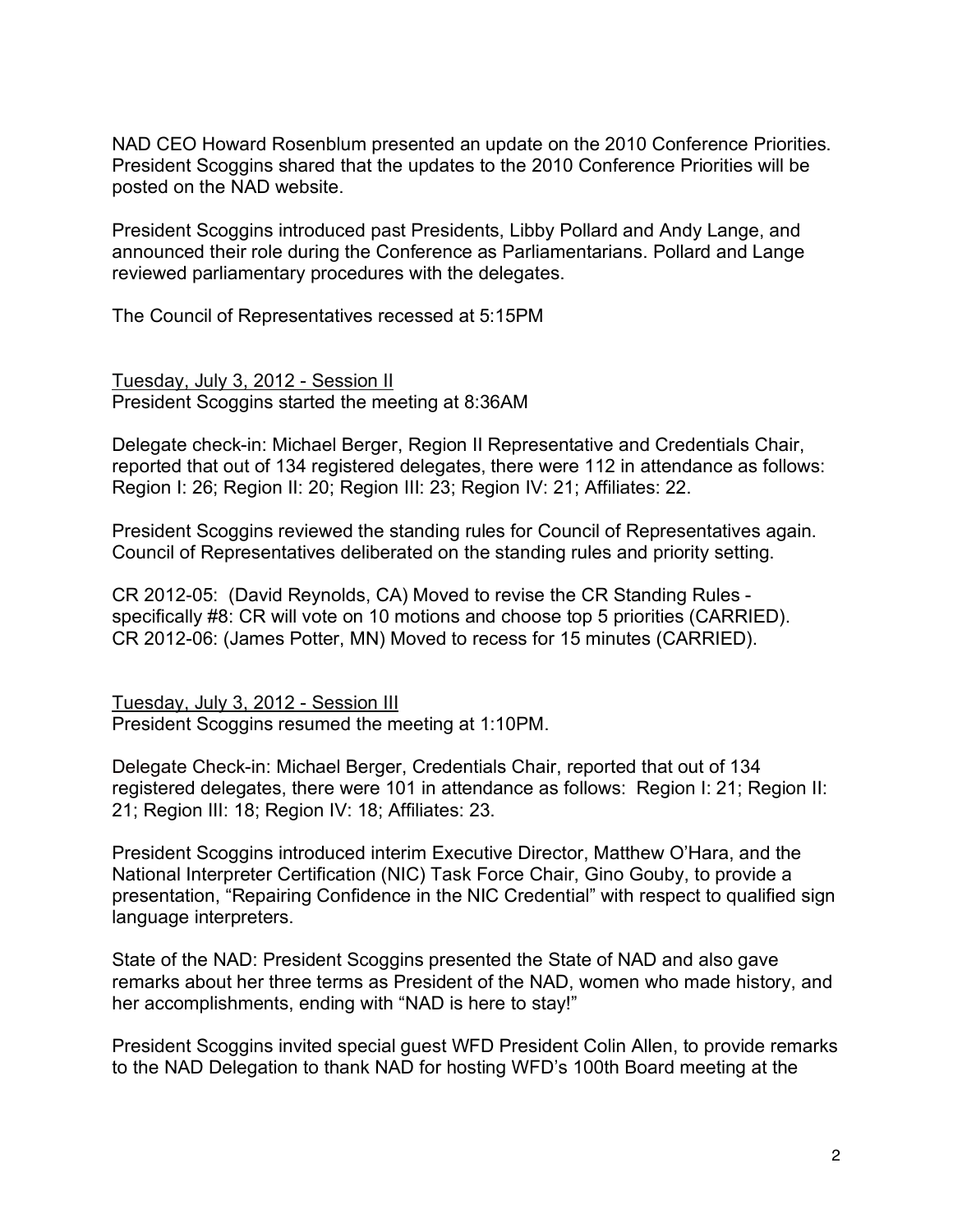conference. President Scoggins thanked Donalda Ammons and Nancy Bloch for their support with hosting the WFD Board.

Reports from Board standing committees were provided: Finance Committee by Treasurer Mike Michner, Chair; Development Committee by Region IV Representative Julie Rems Smario, Chair; Governance Committee by Vice President Chris Wagner, Chair; Public Policy Committees by Alexis Kashar, Chair; Membership Committee by Region I Representative Margie English, Chair; and Youth Strategic Team by Tawny Holmes, Chair.

President Scoggins introduced the Elections Committee: Richard McCowin, Astrid Goodstein and past President Gertrude Galloway, Chair. Galloway explained the election rules and process.

Presentation by Ron Stern, President of the Conference of Educational Administrators of Schools and Programs for the Deaf (CEASD) - Encouraged the CR to attend his plenary to learn more about the Child First Campaign.

John Evans, Region IV Representative, presented the Andrew J Foster Award to Dr. Roz Rosen.

Julie Rems Smario, Region IV Representative and Christopher Patterson, Region III Representative, presented the Knights of Flying Fingers Awards to the following individuals: Chuck Baird, posthumous; Ella Elkins; Dr Hank Klopping; Julie Bourne Lockhart, Kim Bianco Majeri; Lissette Molina Wood, and Michelle Rathswohl.

President Scoggins asked for and obtained by consensus a recess for all to attend the Opening Ceremonies. Council of Representatives recessed at 3:10PM.

#### Wednesday, July 4, 2012 ~ Session IV

President Scoggins called the meeting to order at 8:55AM.

Delegate Check-in: Michael Berger, Credentials Chair, reported that out of 134 registered delegates, there were 98 in attendance as follows: Region I: 20 Region II: 23 Region III: 21 Region IV: 14 Affiliates: 20.

Reports were presented from: the Diversity Strategic Team by Appointed Board members and Co-Chairs Melissa Draganac-Hawk and Kirsten Poston; Membership Committee by Region I Representative and Chair Margie English; Vision 2020 Strategic Plan by Region IV Representative John Evans and NAD CEO Howard Rosenblum; and Bylaws Committee by Chair Joseph Riggio.

President Scoggins recognized the presence in CR of all past Presidents and former Board members, and then asked for a quiet moment to honor past Presidents who are no longer with us, Dr. Larry Newman, Dr. Larry Forrestal, and Dr. Robert (Bob) Sanderson.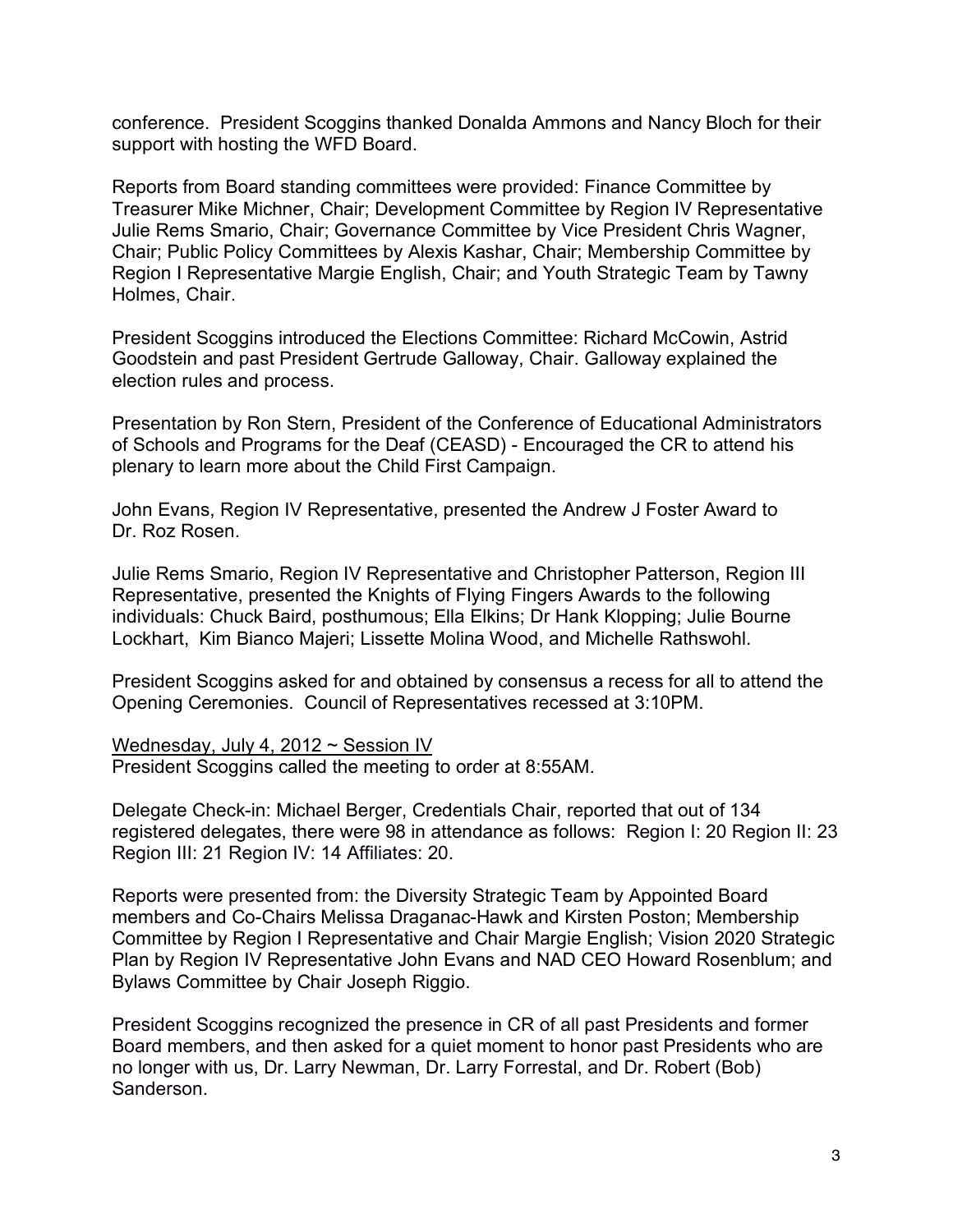President Scoggins and Judith Gilliam, Region III Board member, presented the NAD-RID Outstanding Service to Interpreting award to: the NAD-RID Task Force founders, Ben Soukup, past President of NAD and Janet Bailey, former President of the Registry of Interpreters of the Deaf (RID).

Accessibility Awards presented by Sheri A Farinha, Secretary, to: TDI, Institute for Public Representation, and CPC (Computer Prompting and Captioning Company).

President Scoggins discussed scheduling and plans of afternoon caucuses with the delegates.

CR 2012-07: (Kat Vogtmann, MI) moved that an open General Forum be done from 1:00 PM to 3:00 PM with all members, instead of the scheduled caucuses, to allow all members the opportunity to discuss all conference priorities and reduce them to top ten. (CARRIED)

CR 2012-08: (Harvey Corson, CT) moved that any of the ongoing priority proposals having to do with HQ operations, should be categorized as "ongoing status", thus not be considered for Priority voting and any remaining proposals be what the General Forum consider and vote on, in order to produce the top 5 priorities for CR to adopt. (CARRIED)

CR 2012-09: (Larry Devenny, AZ) moved that the Council of Representatives postpone the steering committee report until 1:00PM to allow the steering committee time to remove priority motions that are "ongoing" and then have the remainder discussed at the General Forum. (CARRIED)

CR 2012-10: (Glynnis Crane-Emerson, NH) moved to recess to allow the steering committee time to do their work as specified in CR-2012-07. (CARRIED)

Council of Representatives recessed at 12:15PM

Friday, July 6, 2012 Session V

President Scoggins called the meeting to order at 8:30AM

Delegate Check-in: Michael Berger, Credentials Chair, reported that out of 134 registered delegates, there were 96 in attendance as follows: Region I: 19 Region II: 20 Region III: 21 Region IV: 16 Affiliates: 20

CR 2012-11: (Harvey Corson, CT) moved that Council of Representatives adopt the three (3) 2012-2014 Conference mandates requiring NAD HQ's immediate focus (CARRIED).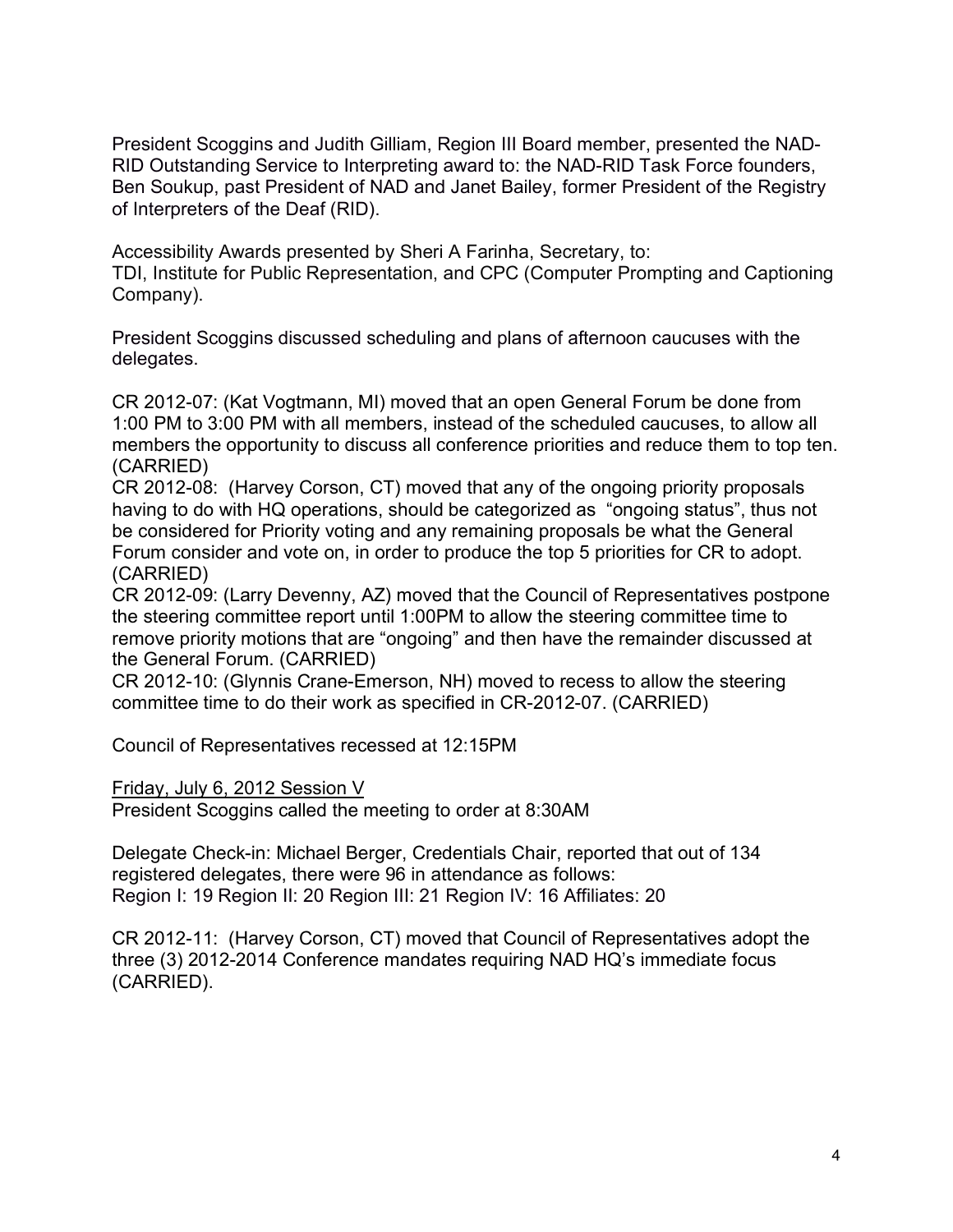The Official 2012-2014 Conference Mandates (3) are as follows:

1. Priority Code: 2012-KY-PUB-005

2012-2014 Mandate: Educate Housing Urban Development on Cultural Acceptable Housing - ASL Inclusive

Mandate: Educate the Department of Housing and Urban Development (HUD) on Culturally Acceptable Housing for Deaf People to be ASL Inclusive - NAD shall advocate for government agencies to allow Deaf people who use American Sign Language (ASL) to be considered a cultural and linguistic group that qualifies to live together with low-income housing and/or senior housing assistance. Vision 2020: Objective1.3; Objective 2.3

2. Priority Code: 012-KY-PUB-025

2012-2014 Mandate: Informed Decision-making and Language Deprivation NAD shall set up a Headquarters Ad-Hoc Committee to develop model state and federal legislation to prevent language deprivation.

Vision 2020 Objective 1.1; Objective 1.2; Objective 1.3; Objective 2.1; Objective 3.2

3. Priority Code: 2012-KY GOV-005

2012-2014 Mandate: Accountability Task Force

NAD shall establish a seven-member Accountability Task Force (five members from regions/affiliates and two members from the NAD Board, with each member appointed by the five regions/affiliates to define process and success and to develop a way of measuring the progress and completion of the NAD priorities. Vision 2020 Objective 4.1; Objective 4.5.

CR 2012-12: (David Reynolds, CA) moved for the Council of Representatives to adopt as the official 2012-2014 top five (5) priorities as ranked by the General Forum (CARRIED).

The Official 2012-2014 Conference Top Priorities (5) are as follows:

1. Priority Code: 2012-KY-PUB-002

2012-2014 Priority: Establishment of an Employment Task Force

NAD shall, through coordination or partnership with other organizations, take the lead in establishing an employment task force for the Deaf and Hard of Hearing individuals in the United States, including a National Employment Resource Center for the Deaf and Hard of Hearing.

General Forum Ranking: 1 (109 Votes).

Vision 2020: Objective 3.2; Objective 3.3; Objective 4.4.

2. Priority Code: 2012-KY-DEV-001

2012-2014 Priority: National Leadership Training Program

NAD shall work with Bummy Leadership Institute (BLI) and California State University, Northridge to resume leadership training following the model of National Leadership Training Program at CSUN and College of Professional Studies and Outreach (CPSO) at Gallaudet University.

General Forum Ranking: 2 (91 Votes).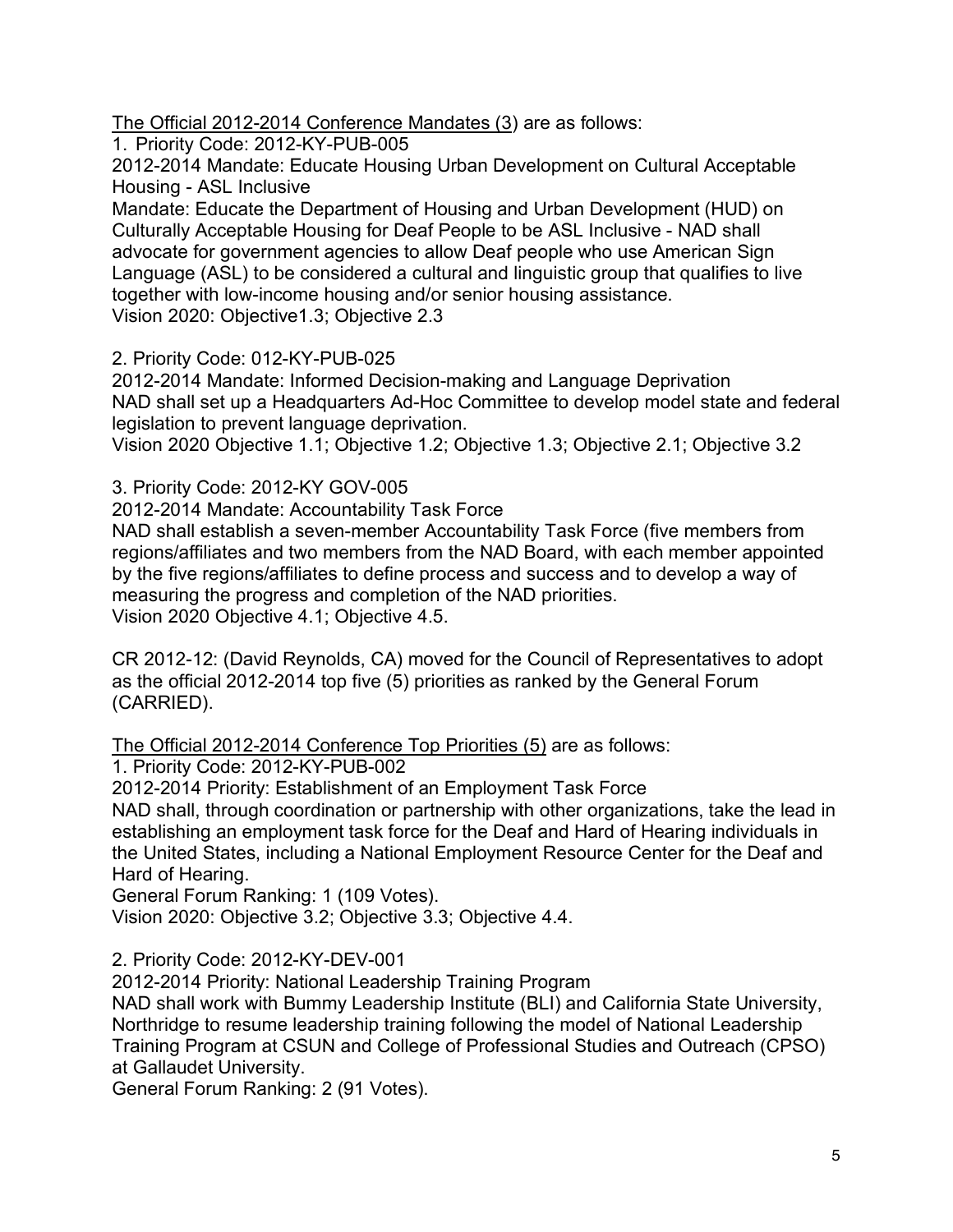Vision 2020: Objective 3.2; Objective 3.4; Objective 4.4.

3. Priority Code: 2012 KY-PUB-014 2012-2014 Priority: Mental Health Services NAD shall research and develop a tool kit for state associations, affiliates, and allies as well as place a call to action for full-time Mental Health Services Coordinators for the Deaf/Hard of hearing in each state. General Forum Ranking: 3 (83 Votes). Vision 2020: Objective 1.3.

4. Priority Code: 2012-KY-PUB-001 2012-2014 Priority: Legislative Training NAD shall make it a priority to institute a training program in the legislative process, legislative priorities and legislative relationship building for state associations and members. General Forum Ranking: 4 (75 Votes). Vision 2020: Objective 3.2; Objective 3.4; Objective 4.4.

5. Priority Code: 2012-KY-GOV-002 2012-2014 Priority: Restore State Association Coordinator NAD shall restore State Association Coordinator at HQ at any cost. General Forum Ranking: 5 (74 Votes). Vision 2020: Objective 3.4; Objective 3.3; Objective 4.1; Objective 4.3.

Council of Representatives discussed what to do with the remaining priority proposals. CR-2012-13: (Larry Devenny, AZ) moved to rescind CR-2012-KY-PUB-028 (CARRIED).

CR 2012-14: (Harvey Corson, CT) moved that the remaining priority proposals ranked "next highest" at the General Forum, be adopted by the CR and categorized to show, "Ongoing", "HQ Operations", or "referred to next administration's Bylaws Committee" (CARRIED).

The remaining priority proposals sent from the General Forum and adopted by Council of Representatives (CR2012-14) are as follows:

1. Priority Proposal: Expand Captioning Access

NAD shall work to expand captioning access including Internet videos, video games, phone applications, and other future mediums where captioning access may be needed that have voiced dialogue, lyrical music and sound effects.

Vision 2020: Objective 1.3.

Outcome: Ongoing 2010 Priority #3 Federal Legislation on Visual Technologies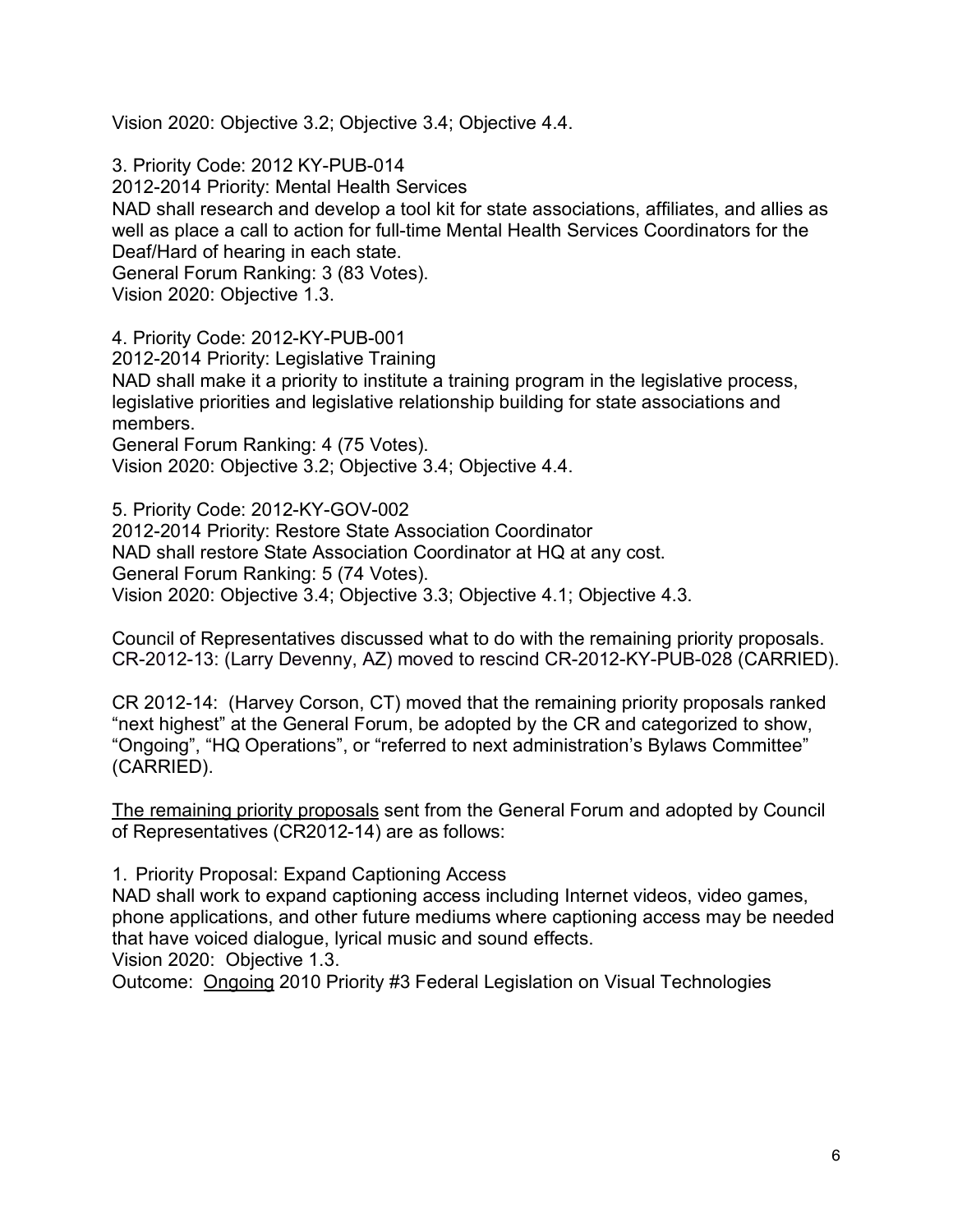2. Priority Proposal: Education/EHDI

NAD shall make it a priority to focus on strengthening and ensuring access to appropriate placements under the IDEA law with parts C and B and ensuring that deaf schools are protected as the LRE and as part of the continuum of educational placements.

Vision 2020: Objective 1.1; Objective 1.2.

Outcome: Ongoing. 2010 Priority #1 Protect Schools for the Deaf

3. Priority Proposal: Functional Equality

NAD shall ensure that all services in the United States be equally accessible to all Deaf people as well as to hearing people about moving displays such as used in gas stations, department stores, fast food services, etc. that the Deaf cannot easily see. Vision 2020: Objective 1.3; Objective 2.2.

Outcome: Ongoing. 2010 Priority #3 Federal Legislation on Visual Technologies

4. Priority Proposal: National ASL Content Standards

NAD shall inspire and coordinate with community stakeholders, state associations and legal staff to lobby and work with their respective state legislature and department of education to adopt the national ASL standards to improve ASL instruction in Deaf Education and foster deaf student achievement.

Vision 2020: Objective 1.2; Objective 1.3; Objective 1.4; Objective 2.1; Objective 3.2; Objective 3.4.

Outcome: Ongoing. 2010 Priority #2 ASL-English Bilingualism

5. Priority Proposal: Parental Sign Language Instruction Programs NAD shall ensure that parents of deaf children receive instruction in American Sign Language by developing lesson plans and materials for language instruction specialists and maintaining a directory of approved ASL instructional programs. Vision 2020: Objective 1.1; Objective 1.2; Objective 1.3; Objective 3.2. Outcome: Ongoing. 2010 Priority #11 Parental Sign Language Strategies

6. Priority Proposal: Lobby to Change EHDI Oversight to U.S. Department of Education NAD shall lobby to move Early Hearing Detection and Intervention (EHDI) oversight from the Centers for Disease Control to the U.S. Department of Education, Office of Special Education and Rehabilitative Services (OSERS).

Vision 2020: Objective 3.1; Objective 3.3.

Outcome: Ongoing. 2010 Priority #8 Federal EHDI Oversight

7. Priority Proposal: National Early Intervention Strategy Team

NAD shall establish a National Early Intervention Strategy Team, which would be composed of up to 10 members composing of up to two NAD board members and one American Society of Deaf Children (ASDC) representative along with community members that are experts in the early intervention (and language acquisition) field. This task force would be responsible for analyzing the current landscape (politics, legal, and financial) of the early intervention field and developing working plans for strategic mobilization.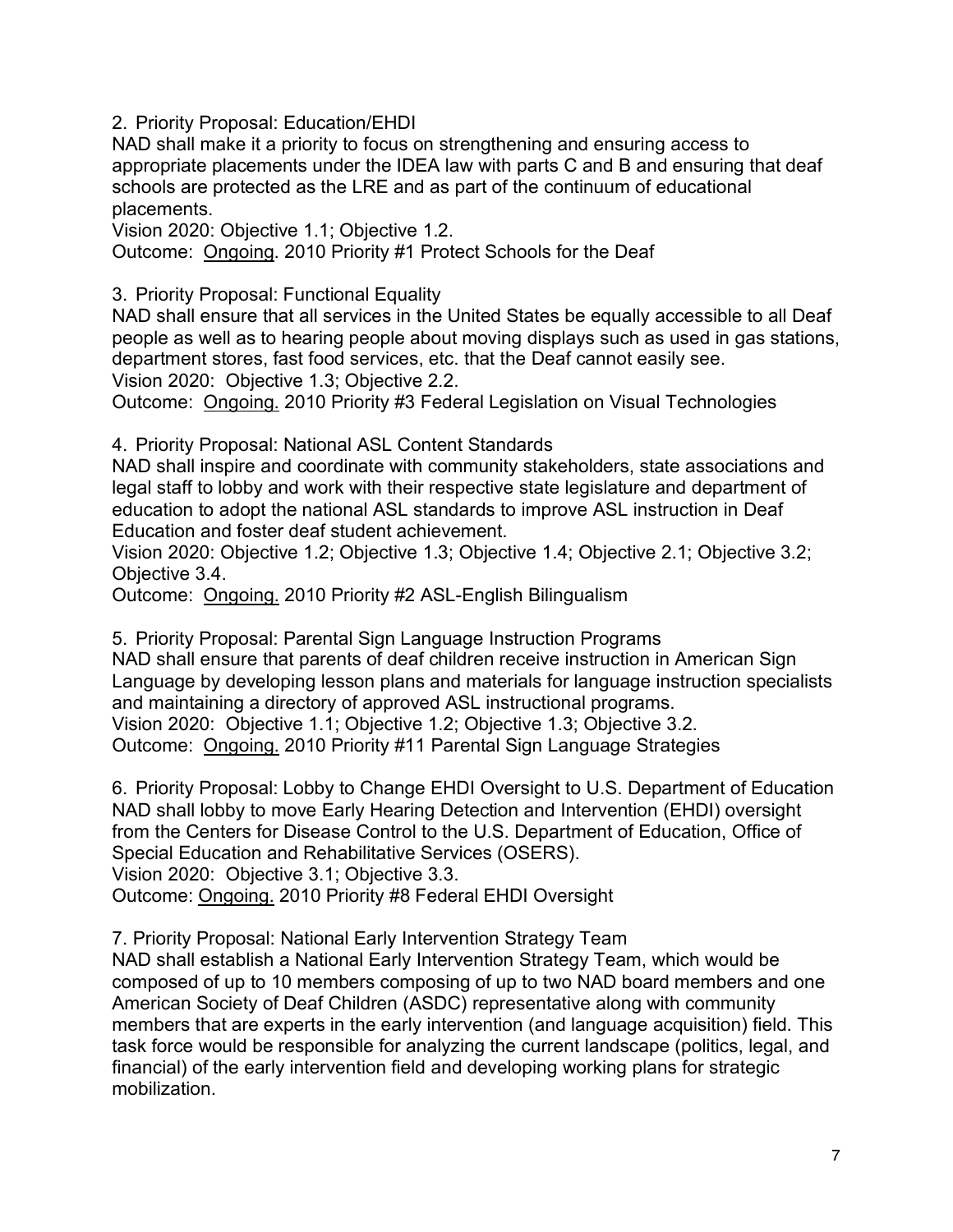Outcome: Ongoing. 2010 Priority #4B Early Intervention

8. Priority Proposal: National Education Strategy Team

NAD shall establish a National Education Strategy Team, which would be composed of up to 10 diverse members composing of up to two NAD board members and one CEASD representative along with community members that are known experts in the education field. This task force would be responsible for analyzing the current landscape (politics, legal, and financial) of the education field and developing working plans for strategic mobilization.

Vision 2020: Objective 3.1; Objective 3.3.

Outcome: Ongoing. 2010 Priority #1 Protect Schools for the Deaf

9. Priority Proposal: Vocational Rehabilitation

NAD shall work with Vocational Rehabilitation to ensure that deaf individuals have the right to choose VR support from within their state, rather than be forced to travel long distance to receive services.

Vision 2020: Objective 2.2; Objective 2.3.

Outcome: Ongoing. 2010 Priority #12 RSA-Funded Deaf Services Center

10. Priority Proposal: NAD Partnering with CAID / State Deaf Associations to Save Deaf Schools

NAD shall partner with state associations and with teacher organizations such as the Convention of American Instructors of the Deaf (CAID) to act as strong advocates to save the deaf schools.

Vision 2020: Objective 1.2.

Outcome: Ongoing 2010 Priority #1 Protect Schools for the Deaf

11. Priority Proposal: Civil Rights Coalition

NAD shall establish National civil rights coalition with other National Deaf associations. Vision 2020: Objective 1.3; Objective 3.1.

Outcome: Ongoing. 2010 Priority #4A Human Rights

12. Priority Proposal: Shared Action Alert System for State Associations NAD shall work with state associations to develop Action alerts system so that the community is more directly involved and aware of legislative efforts affecting the deaf community. Electronic Action Alerts are a great way for NAD and State the SA's through electronic links to a shared web site system.

Vision 2020: Objective 3.1; Objective 3.4; Objective 4.1; Objective 4.2. Outcome: Ongoing 2010 Priority #9 One Stop Resource & Action Center

13. Priority Proposal: Promotion of ASL Standardization and Usage in Pre-K to 12 Educational Programs NAD shall establish a task force that will better evaluate school performance of Deaf students who are using ASL in all educational programs in the country. NAD needs to focus primarily on the issue of children who are either overlooked or forced into a speaking and hearing based system that is effective for a small minority of students. If the school programs cannot effectively provide ASL to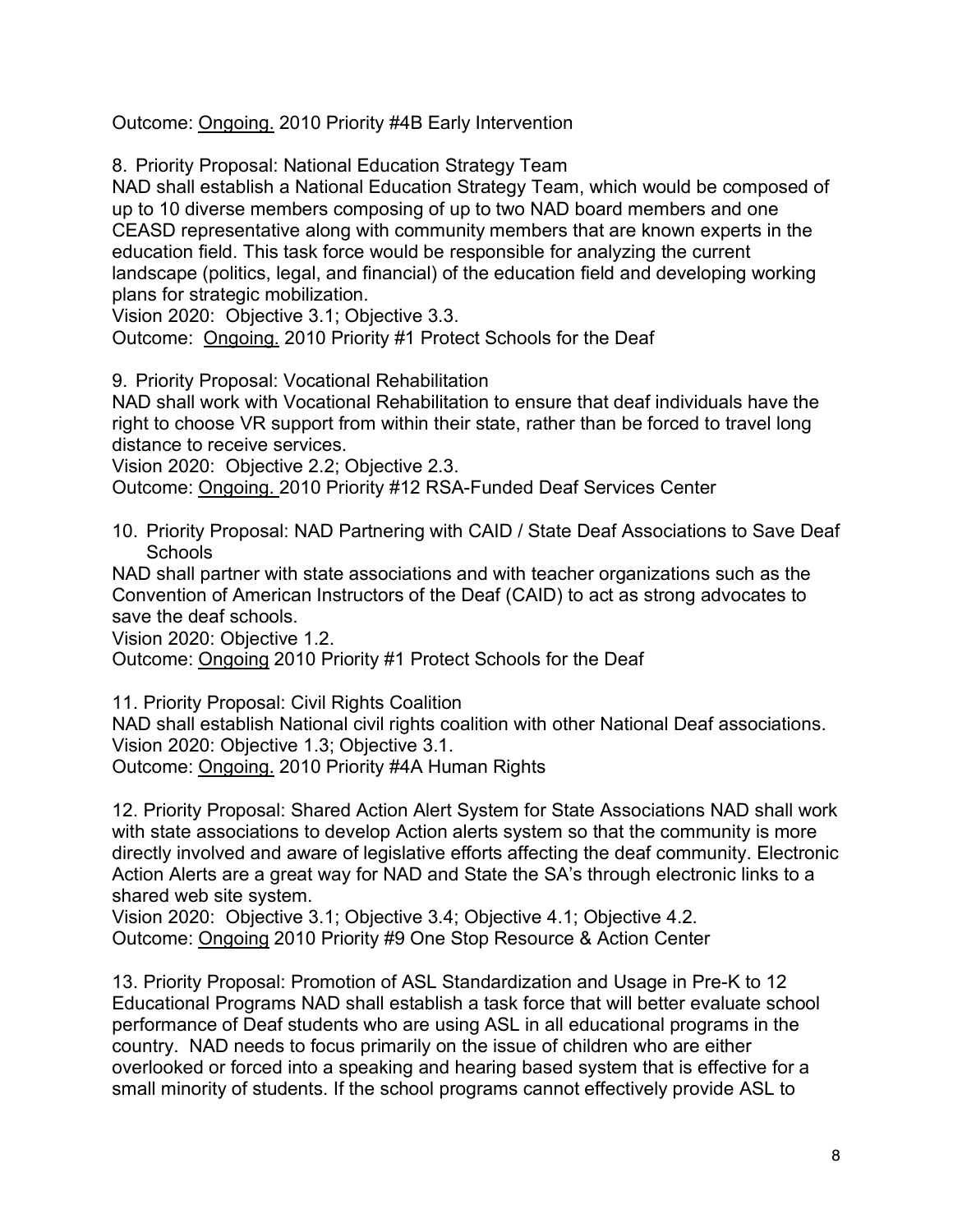children, NAD should assist in creating a model that will help improve ASL education in a bilingual way to ensure that all children receive effective communication in their educational programs.

Vision 2020: Objective 1.1; Objective 2.3; Objective 3.1; Objective 2.1. Outcome: Ongoing. 2010 Priority #2 ASL-English Bilingualism

14. Priority Proposal: Removal of Deaf Truck Drivers' Licensing Barriers NAD shall work with the US Department of Transportation to remove the following regulations from USDOT/ FMCSA: 391.11(2), 391.41(b)(11), and 391.43(EARS) from all Class A drivers. Vision 2020: Objective 2.2; Objective 2.3. Outcome: Ongoing (10+years).

15.. Priority Proposal: Advocacy Committee: Bioethical Rights The permanent advocacy committees shall be added to the structure of NAD. Each advocacy committee in their area of expertise can concentrate on the specialized issues that are vital to the Deaf community.

Vision 2020: Objective 2.3; Objective 1.1; Objective 1.2; Objective 1.3 Outcome: Ongoing. This committee exists under the Public Policy committee.

16. Priority Proposal: Freedom of Information on CI NAD shall work on gathering information and stats regarding Cochlear Implants from the medical profession, including stats on success and failures of those implanted. Vision 2020: Objective 1.1; Objective 1.2; Objective 3. Outcome: Ongoing. 2010 Priority #7 National Data Resource Center

17. Priority Proposal: D/HH Mainstreaming School Programs NAD shall make it a priority to ensure that all mainstreaming school programs hire Deaf/HH qualified applicants who teach D/HH pupils in the mainstreaming school programs. Hiring Deaf/HH teachers will improve pupils' education and communication. Vision 2020: Objective 1.2.

Outcome: Ongoing. 2010 Priority #2 ASL-English Bilingualism

18. Priority Proposal: VRS

NAD shall establish "watchdog" to ensure VRS providers to have all VRS interpreters that are qualified and they are met eligibility requirements for quality interpreting on TV screen.

Vision 2020: Objective 1.3; Objective 2.1. Outcome: Referred to NAD HQ operations.

19. Priority Proposal: Spanish Language in NAD website NAD shall add written Spanish translation to all website content. Vision 2020: Objective 2.2; Objective 4.2. Outcome: Referred to NAD HQ operations.

20. Priority Proposal: 40-Hour Privilege Training for NAD Board and Staff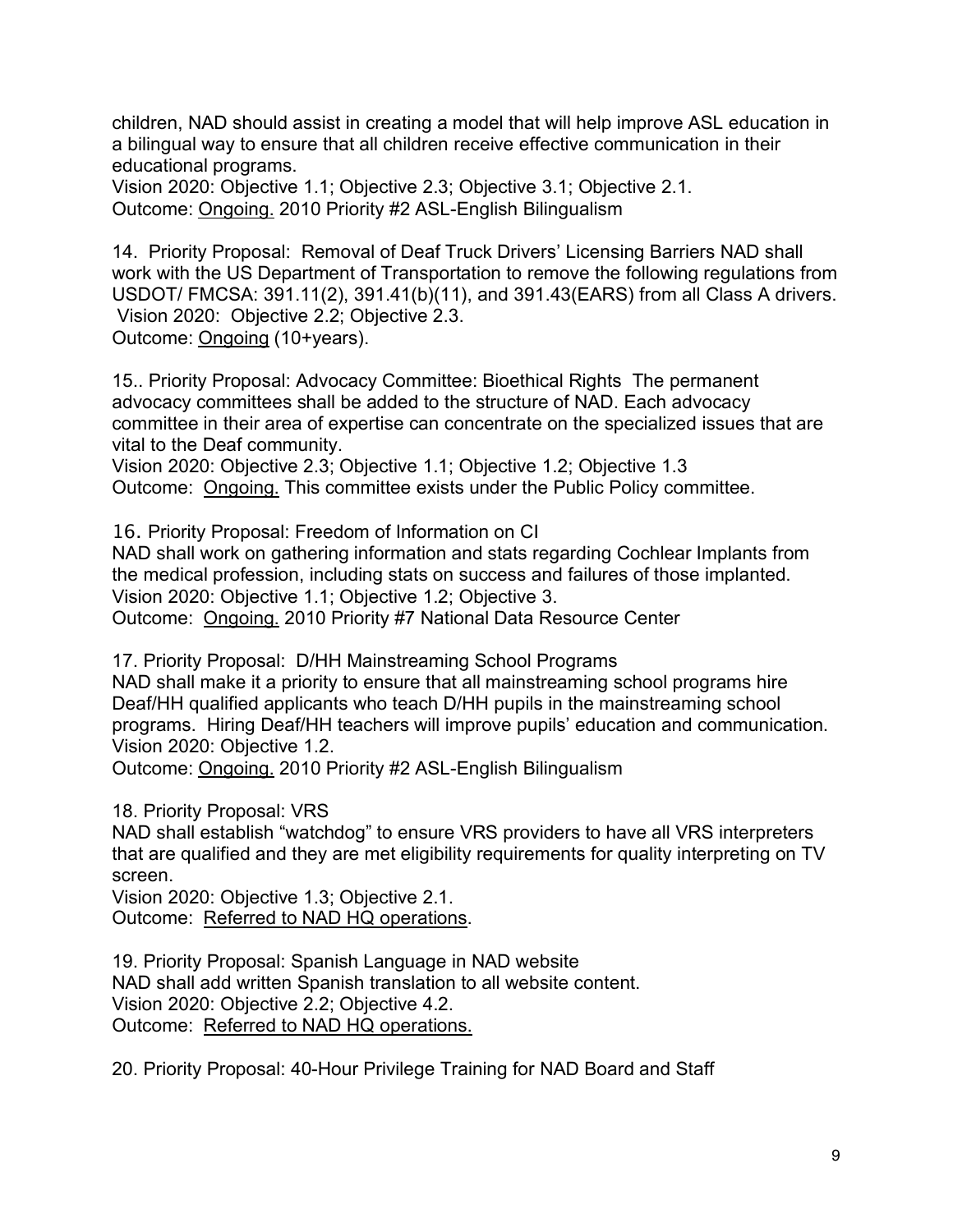NAD board members and staff need to take an 40-hour privilege training after the NAD conference to become allies of marginalized people in the Deaf community. Vision 2020: Objective 2.2; Objective 4.5. Outcome: Referred to NAD HQ operations.

21. Priority Proposal: Deaf Culture and History Section NAD shall rescind the 2010 Priority motion to change the name of the Library Friends Section to the Deaf History and Culture Section.

Vision 2020: Objective 5.1.

Outcome: President cited this item not a proposal, therefore, out of order, referred to NAD HQ for follow-up with the Section.

22.Priority Proposal: National Member Delegate NAD shall have representatives for National Members on the Board and proportional representation of National Members as delegates at the NAD conference. Vision 2020: Objective 2.2; Objective 4.2. Outcome: Referred to Bylaws committee.

23. Priority Proposal: Proxy Vote during Elections

NAD shall provide proxy votes to all NAD members by email or mail. All NAD members who must be at least one year of NAD membership is qualified to vote. Vision 2020: Objective 4.1; Objective 4.5. Outcome: Referred to the Bylaws committee.

23.Priority Proposal: Election (Update the NAD's Voting System) NAD shall amend bylaws to allow NAD regular members to vote independently of their delegates.

Vision 2020: Objective 2.2; Objective 4.2; Objective 4.5. Outcome: Referred to the Bylaws committee.

PROPOSED AMENDMENTS TO NAD BYLAWS: President Scoggins asked delegates to vote on the proposed amendments to the NAD Bylaws, as listed in the Delegates Manual. By consensus, the Council of Representatives determined which of the following proposals passed or failed:

Proposed Amendment 1:

ARTICLE TWO. Object.

§ 2.01 Object. The object of the Association shall be to preserve, protect, and promote the civil, human, and linguistic rights of deaf (DELETE: and hard of hearing) individuals in the United States.

Rationale: NAD does not include the word "Hard of Hearing" in its organizational name. Also the term "Deaf and Hard of Hearing" does not include those people who prefer other name labels, such as deaf blind and hearing loss. The word "DEAF" is defined as "partially or wholly lacking or deprived of the sense of hearing" in the Webster's dictionary. In this case, deaf refers to various hearing levels.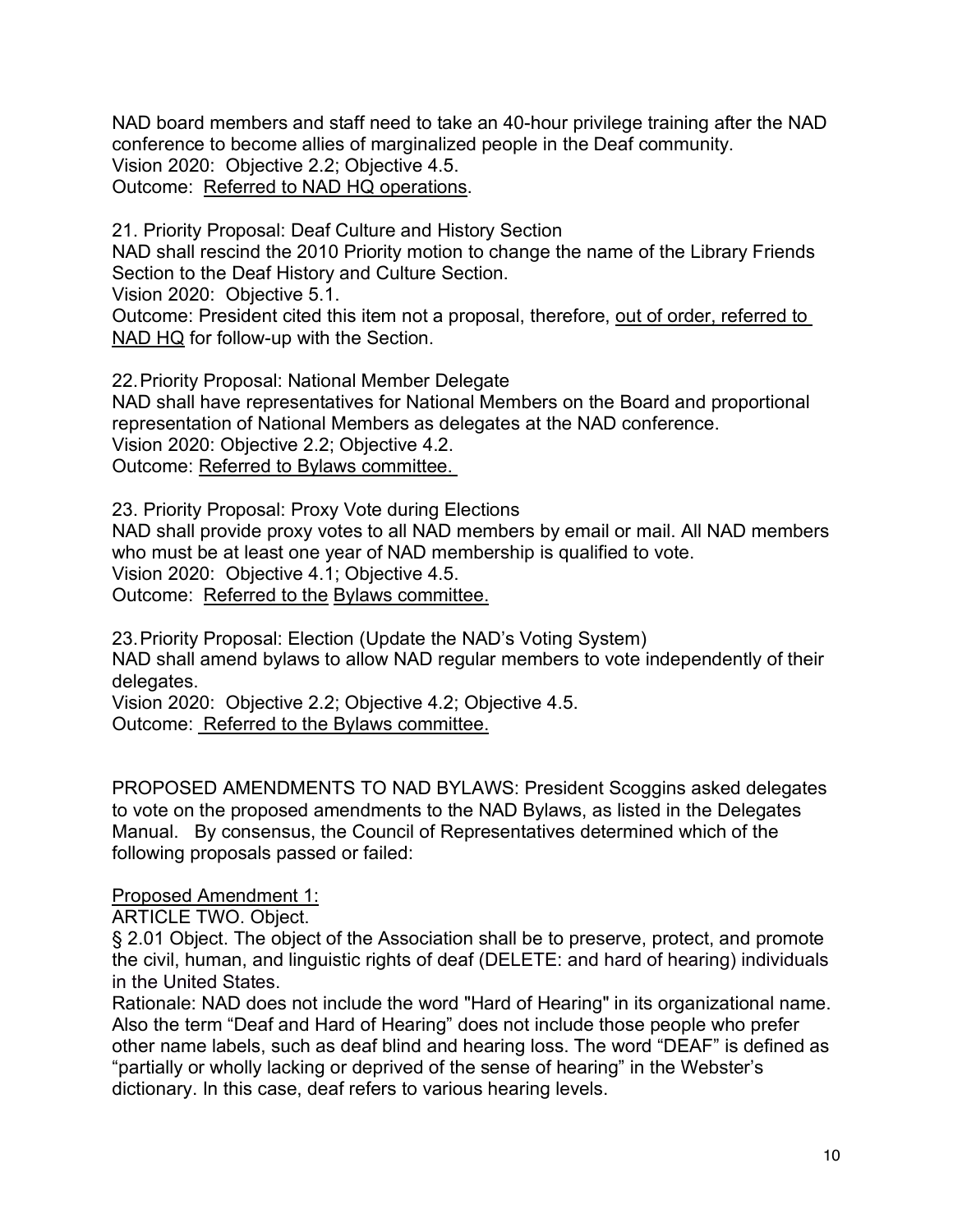Council of Representatives by Consensus: FAILED

## Proposed Amendment #2

ARTICLE TWO. Object. § 2.02 Membership.

§ 2.02 Membership. The Association shall be a federation of State Association and Organizational Affiliates of, by, and for deaf (DELETE: and hard of hearing people) in working towards its objectives." The Association shall also offer other categories of membership.

Rationale: NAD does not include the word "Hard of Hearing" in its organizational name. Also the term "Deaf and Hard of Hearing" does not include those people who prefer other name labels, such as deaf blind and hearing loss. The word "DEAF" is defined as "partially or wholly lacking or deprived of the sense of hearing" in the Webster's dictionary. In this case, deaf refers to various hearing levels.

Council of Representatives by Consensus: FAILED

### Proposed Amendment #3

ARTICLE THREE. Membership. § 3.02 (a) (3) Honorary Members.

§ 3.02 Individual Membership.

(a) Regular Members. Regular membership status in the Association shall be conferred to residents of the United States, upon payment of annual dues.

(3) Honorary Members. Honorary membership status shall be conferred by biennial national conference resolution or by the Board of Directors to individuals in recognition of distinguished service to the Association. Honorary members are (DELETE: not) eligible to vote or hold office.

Rationale: We should not deprive NAD members of their right to vote or hold office; otherwise they will decline the honor when asked.

Council of Representatives by Consensus: FAILED

## Proposed Amendment #4

ARTICLE THREE. Membership. § 3.01 (e) Sections.

§ 3.01 Organizational Membership.

(e) Sections. The Association shall, within its corporate structure and criteria, allow for the formation of Sections to (DELETE: focus on) (ADD: advise the Board of Directors of the Association on) specific areas of interest consistent with the overall aims of the Association.

Rationale: The Association noticed a duplication regarding the purposes and conflicting roles of these sections and the purposes of Organizational Affiliates as well as Professional Organizations.

Council of Representatives by consensus: FAILED

## Proposed Amendment #5

ARTICLE THREE. Membership. § 3.01 (f) (3) Organizational Affiliates.

§ 3.01 Organizational Membership. (f) Organizational Membership Fees.

(3) Organizational Affiliates. Required organizational membership fees for

Organizational Affiliates, (ADD: either as a whole or by category,) shall be determined by the Board of Directors of the Association.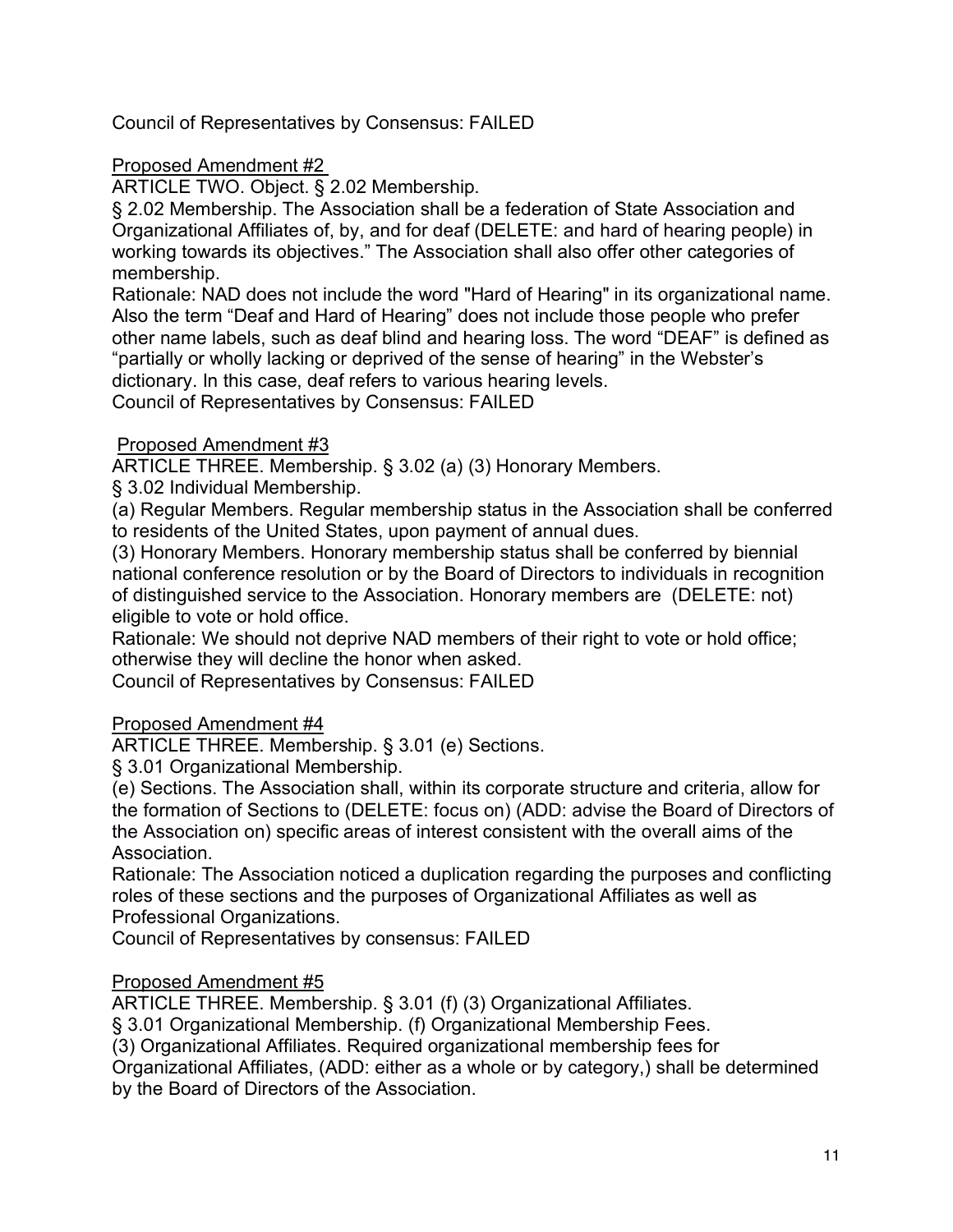Rationale: There is a need to recognize government affiliate fees as a separate category. This amendment grants the Board of Directors the flexibility to apply the same membership fee across all categories under "Organizational Affiliates" or by category. The Government Affiliate is categorized as an Organizational Affiliate. Council of Representatives by Consensus: PASSED

## Proposed Amendment #6

ARTICLE THREE. Membership. § 3.01 (f) (6) Junior NAD Chapters. (NEW) ARTICLE THREE. Membership. § 3.02 (b) Junior NAD Members.

§ 3.01 Organizational Membership. (f) Organizational Membership Fees.

(ADD: (6) Junior NAD Chapters. Required chapter membership fees for Junior NAD Chapters shall be determined by the Board of Directors of the Association. § 3.02 Individual Membership.

(b) (DELETE: Junior NAD Members. Junior NAD membership status shall be conferred to individuals who are Junior NAD chapter members, upon payment of annual dues.) (DELETE: (c), (ADD: (b) International Members. International membership status shall be conferred to individuals who do not reside in the United States, upon payment of annual dues. International members shall not vote or hold office.

(DELETE: (d), (ADD: (c) Individual Membership Fees. Required individual membership fees for Regular, Senior, (DELETE: Student) (ADD: Youth) (DELETE: Junior NAD), and International members shall be determined by the Board of Directors of the Association. (Refer to Form 7)

Rationale: There is a need to amend the bylaws in order to recognize Junior NAD Chapter fees as a separate category. This proposed amendment will also replace Junior NAD individual membership fees with Junior NAD Chapter fees. Council of Representatives by Consensus: PASSED

Proposed Amendment #7

ARTICLE THREE. Membership. § 3.02 (a) (2) Student Members. ARTICLE

§ 3.02 Individual Membership.

(a) Regular Members. Regular membership status in the Association shall be conferred to residents of the United States, upon payment of annual dues.

(2) (DELETE: Student) (ADD: Youth) Members. (DELETE: Student) (ADD: Youth) membership status shall be conferred to individuals (DELETE: enrolled full time at secondary or post secondary programs,) (ADD: aged 18 to 30 years upon payment of annual dues.)

(d) Individual Membership Fees. Required individual membership fees for Regular, Senior, (DELETE: Student) (ADD: Youth), Junior NAD, and International members shall be determined by the Board of Directors of the Association. (refer to Form 6) Rationale: This amendment is consistent with youth membership requirements set at ages 18–30 by the World Federation of the Deaf (WFD), of which NAD is an International Member.

Council of Representatives by Consensus: PASSED

Proposed Amendment #8

ARTICLE FOUR. Board of Directors. § 4.05 Candidacy Requirements.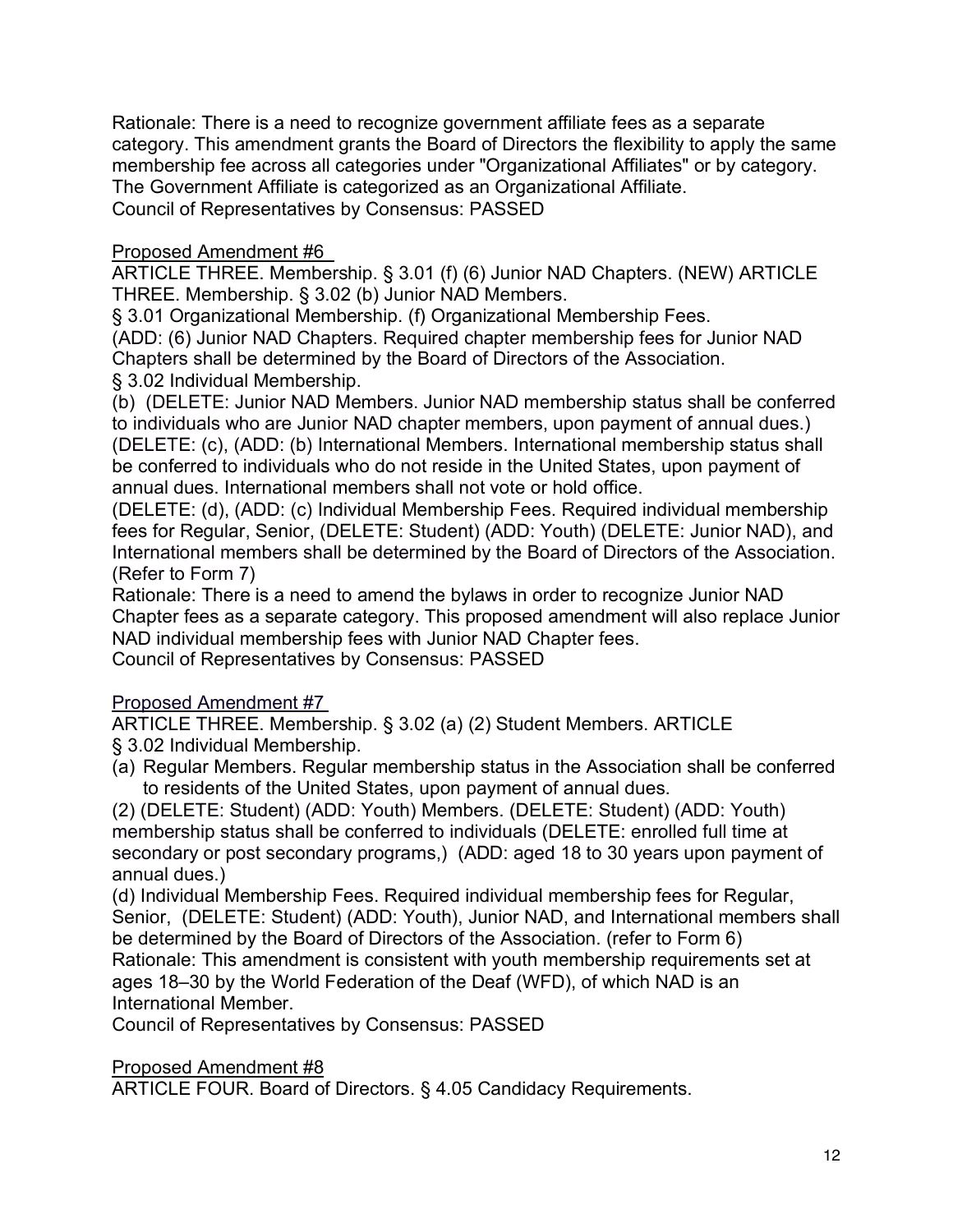### § 4.05 Candidacy Requirements.

The Election Committee shall receive completed candidacy forms, requisite background information, and proof of membership (ADD: of a State Association and/or memberbased Organizational Affiliate) from prospective candidates for Officer and Regional Board Member positions no later than thirty (30) days prior to the biennial national conference to verify candidacy requirements. Names of official candidates shall be posted prior to the conference. If there are no prospects for a particular position, the Election Committee shall receive candidacy documents prior to the start of the Council of Representatives meeting. There shall be no nominations from the floor. Rationale: This bylaw amendment will allow members from either State Association or member- based Organizational Affiliates to enter the NAD leadership pipeline. This proposed amendment would also further bring more balance to diversity on the board as a whole. Membership with NAD should not be limited to only State Associations. Member-based Organizational Affiliates with similar missions and/or goals should be given an opportunity to hold office within the NAD organizational structure. Council of Representatives by Consensus: PASSED

## Proposed Amendment # 9

ARTICLE FOUR. Board of Directors. § 4.17 Indemnification

§ 4.17 Indemnification. The Association shall indemnify any (DELETE officer, regional and appointed) Board members (DELETE and) (ADD: or) employees of the National Association of the Deaf against expenses actually incurred by such person in connection with the defense of any civil action, suit, or proceeding in which such (DELETE: officer, Board member, or employee, in which such) person is made a party by reason of being or having been such (DELETE: officer,) Board member or employee, (DELETE: in which such person) (ADD: and) is found to be not liable. Such indemnification shall not be deemed exclusive or any other rights to which such (DELETE: officer,) Board member or employee may be entitled under any bylaw, agreement, vote of the Board of Directors, or otherwise.

Rationale: Simplify. "Officers, regional, and appointed Board members" means the same thing as "Board members".

Council of Representatives by Consensus: PASSED

#### Proposed Amendment #10

ARTICLE FIVE. Meetings. § 5.01 (e) (3) and (5)

§ 5.01 Biennial Meetings.

(e) Council of Representatives. Delegates to the Council of Representatives shall conduct official business during the biennial national conference. The Council of Representatives shall be composed of the following:

(3) Non Profit Organizational Affiliate Representatives. The council of Representatives shall include one (1) delegate from each (DELETE: bona fide local, state, and national) (ADD: recognized) Non Profit Organizational Affiliate of the Association, which meets eligibility criteria set forth by the Board of Directors. (DELETE: Further, Non- Profit Organizational Affiliates which meet eligibility criteria set forth by the Board of Directors shall have proportionate representation in the same manner as provided for State Association Representatives.)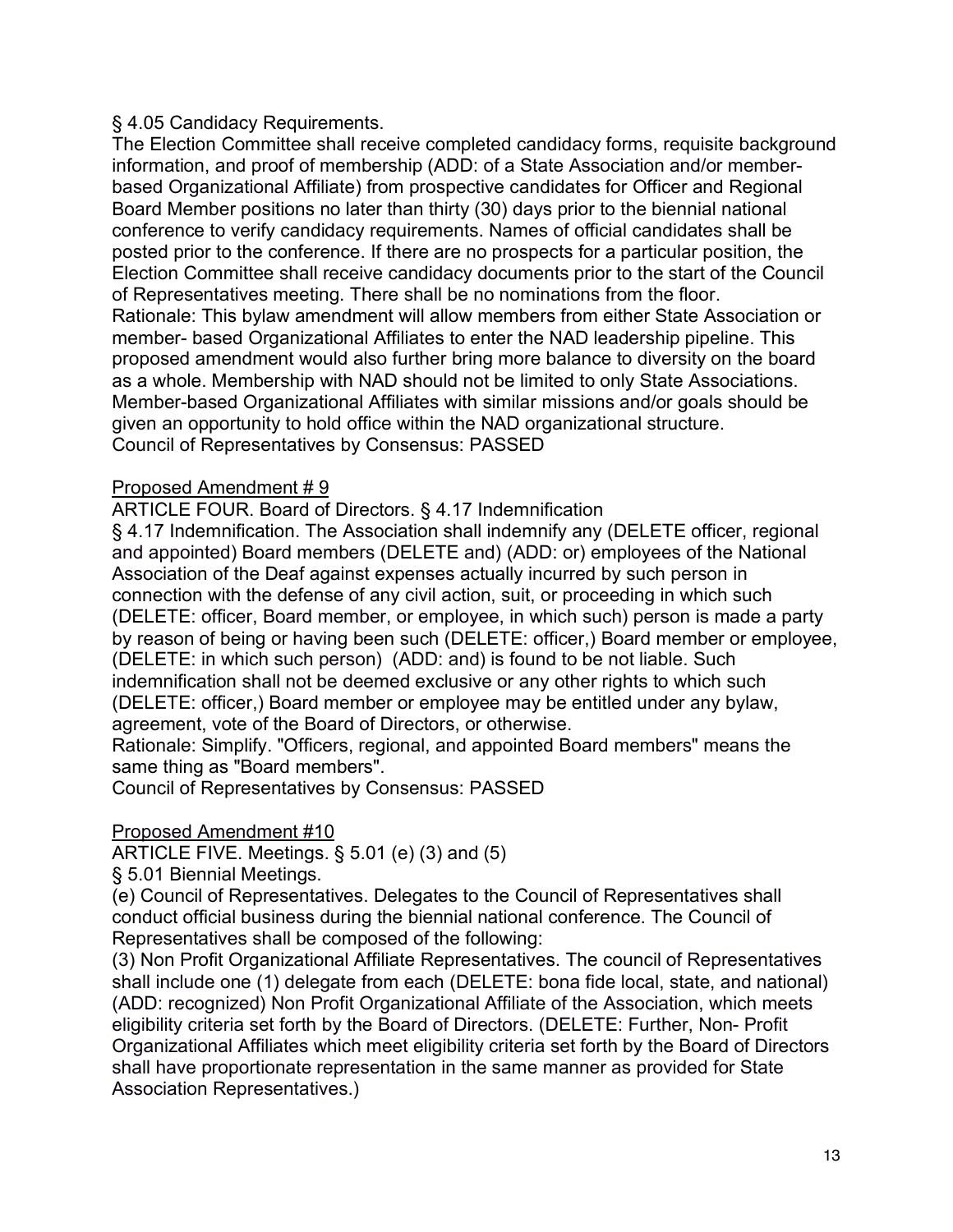Section Representatives. The Council of Representatives shall include one (1) delegate from each Section of the Association.

Rationale: This proposed amendment does two things by removing the ambiguity associated with the definition of the words "bona fide" and making it clear that these eligibility criteria are referred to in the Board of Directors' Policy Manual. Currently, there is no minimum membership requirement to send a delegate to the Council of Representatives from each Section, so this amendment proposes a minimum number of members for a delegate.

Council of Representatives by Consensus: FAILED

## Proposed Amendment #11

ARTICLE SIX. Committees

(ADD: § 6.03 All committee chairs and members must be listed and accessible and All committees shall be required to file regular, monthly reports to the membership on the progress of that committee.)

Rationale: No one knows who is on any given committee or what any given committee is doing. In order to advance the cause of the NAD, it is important that such committees be visible, accessible, and accountable.

Council of Representatives by Consensus: FAILED

#### Proposed Amendment #12

ARTICLE FOUR: Board of Directors

§ 4.16 Chief Executive Officer.

The Board of Directors shall be empowered to appoint a Chief Executive Officer to serve as the chief administrative officer of the Association. The Chief Executive Officer shall report to the (ADD: Board) of the Association and shall serve as a non-voting exofficio member of the Board.

Rationale: The CEO of any American Corporation will report to the Board, but not to a president of the Board. There are four elected members of the board, where there are 14 in total and the true function of the Board is clearly spelled out in the existing Bylaws. Council of Representatives by Consensus: FAILED

#### Proposed Amendment #13

Referral: Proposed Bylaws Amendment referred to the Bylaws Committee by the Council of Representatives convened at 2010 NAD Biennial Conference in Philadelphia, PA. This proposal was referred to the Bylaws Committee for its recommendation on whether the ENTIRE Board of Directors should have a staggered term instead of limiting the staggered terms to its Regional Board Members. Council of Representatives by Consensus: FAILED

CR 2012-14: (Jim Brune, CA) moved to refer Proposal #10 back to Bylaws committee (CARRIED).

CR 2012-15: (Harvey Corson, CT) moved to refer proposal #11 to Bylaws Committee (CARRIED).

CR 2012-16: (Joshua Beckman, NJ) moved to reconsider the referral of proposal #11 to bylaws committee (CARRIED).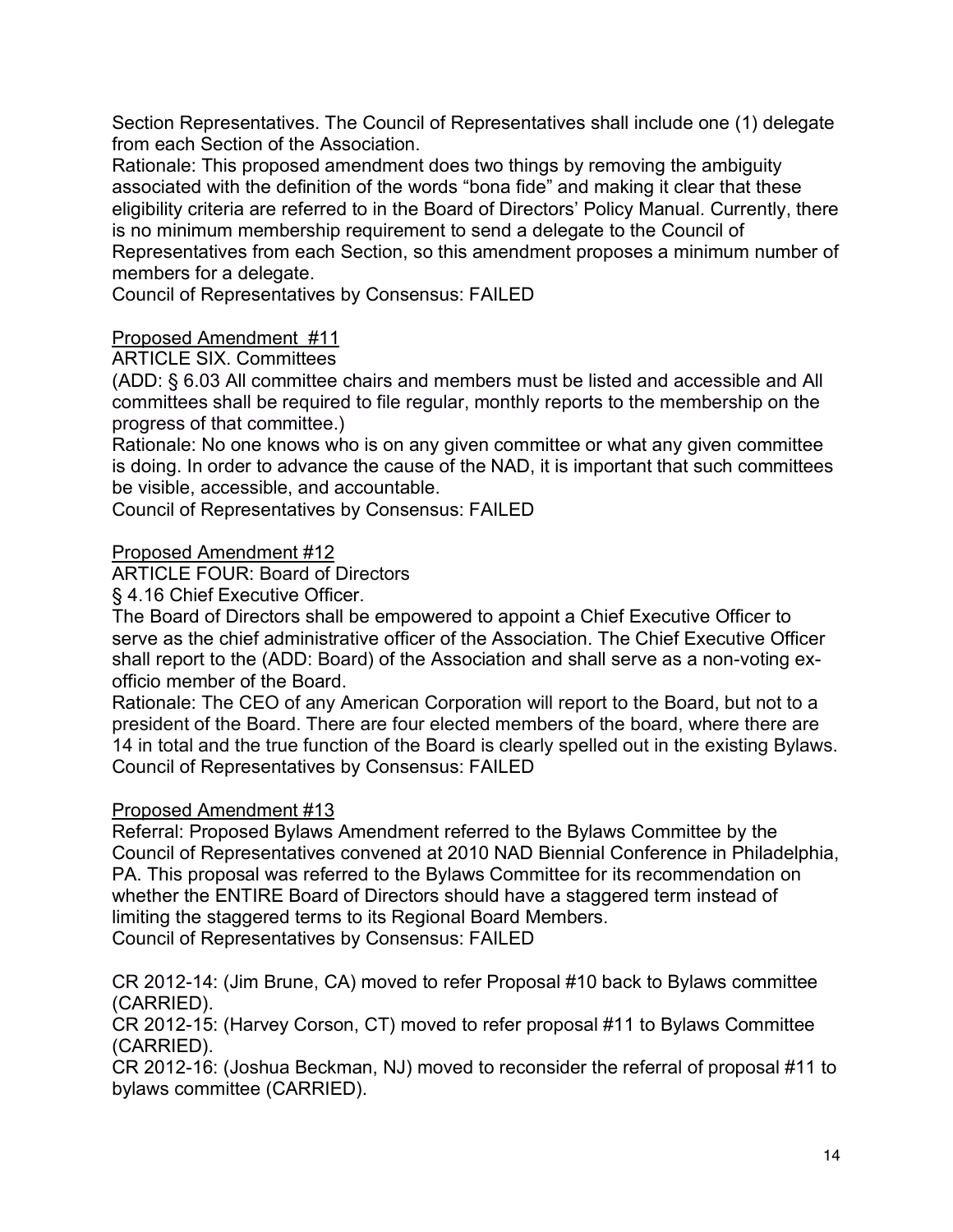CR 2012-17: (Nathan Ammons, AZ) moved to amend proposal #11 to state quarterly reports instead of monthly (CARRIED).

CR 2012-18: (Joshua Beckman, NJ) moved to accept § 6.03 as amended: "All committee chairs and members must be listed and accessible and All committees shall be required to file quarterly reports to the membership on the progress of that committee" (CARRIED).

CR 2012-19: (Glynnis Crane-Emerson, NH) moved to adopt the proposed bylaw amendments passed by consensus, except proposal #11 (CARRIED).

CR 2012-20: (Harvey Corson, CT) moved that the Council of Representatives accept Proposal #11 as amended: § 6.03 All committee chairs and members must be listed and accessible. All committees shall be required to file regular, quarterly reports to the membership on the progress of that committee after reporting to the President and the Board (2/3 voted Aye - CARRIED).

The Official 2012 Bylaw Amendments adopted by Council of Representatives are as follows:

1. ARTICLE THREE. Membership. § 3.01(f)(3) Organizational Affiliates.

§ 3.01 Organizational Membership. (f) Organizational Membership Fees.

(3) Organizational Affiliates. Required organizational membership fees for

Organizational Affiliates, (ADD: either as a whole or by category,) shall be determined by the Board of Directors of the Association.

2. ARTICLE THREE. Membership. § 3.01(f)(6) Junior NAD Chapters.

(f) Organizational Membership Fees.

(ADD: (6) Junior NAD Chapters. Required chapter membership fees for Junior NAD Chapters shall be determined by the Board of Directors of the Association). § 3.02 Individual Membership.

(DELETE: (b) Junior NAD Members. Junior NAD membership status shall be conferred to individuals who are Junior NAD chapter members, upon payment of annual dues.)

(DELETE: (c), (ADD: (b) International Members. International membership status shall be conferred to individuals who do not reside in the United States, upon payment of annual dues. International members shall not vote or hold office.

(DELETE: (d), (ADD: (c) Individual Membership Fees. Required individual membership fees for Regular, Senior, (DELETE: Student) (ADD: Youth) (DELETE: Junior NAD), and International members shall be determined by the Board of Directors of the Association.

3. ARTICLE THREE. Membership. § 3.02(a)(2) Student Members. Regular Members. Regular membership status in the Association shall be conferred to residents of the United States, upon payment of annual dues.

(2) (DELETE: Student) (ADD: Youth) Members. (DELETE: Student) (ADD: Youth) membership status shall be conferred to individuals (DELETE: enrolled full time at secondary or post-secondary programs,) (ADD: aged 18 to 30 years upon payment of annual dues.)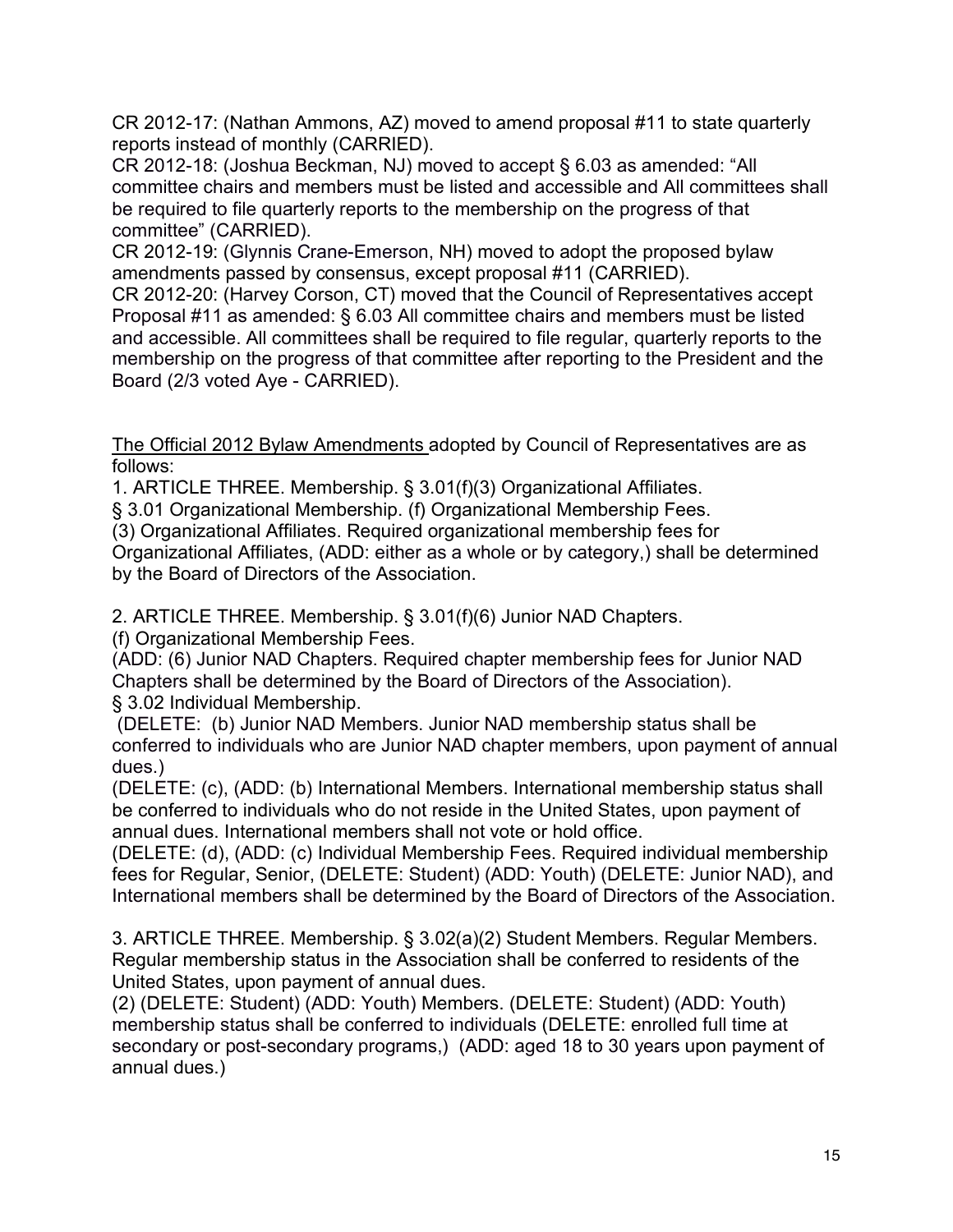(d) Individual Membership Fees. Required individual membership fees for Regular, Senior, (DELETE: Student) (ADD: Youth), Junior NAD, and International members shall be determined by the Board of Directors of the Association.

4. ARTICLE FOUR. Board of Directors. § 4.05 Candidacy Requirements.

§ 4.05 Candidacy Requirements.

The Election Committee shall receive completed candidacy forms, requisite background information, and proof of membership (ADD: of a State Association and/or memberbased Organizational Affiliate) from prospective candidates for Officer and Regional Board Member positions no later than thirty (30) days prior to the biennial national conference to verify candidacy requirements. Names of official candidates shall be posted prior to the conference. If there are no prospects for a particular position, the Election Committee shall receive candidacy documents prior to the start of the Council of Representatives meeting. There shall be no nominations from the floor. Rationale: This bylaw amendment will allow members from either State Association or member- based Organizational Affiliates to enter the NAD leadership pipeline. This proposed amendment would also further bring more balance to diversity on the board as a whole. Membership with NAD should not be limited to only State Associations. Member-based Organizational Affiliates with similar missions and/or goals should be given an opportunity to hold office within the NAD organizational structure.

# 5. ARTICLE FOUR. Board of Directors. § 4.17 Indemnification

The Association shall indemnify any (DELETE: officer, regional and appointed) Board members (DELETE: and) (ADD: or) employees of the National Association of the Deaf against expenses actually incurred by such person in connection with the defense of any civil action, suit, or proceeding in which such (DELETE: officer, Board member, or employee, in which such) person is made a party by reason of being or having been such (DELETE: officer,) Board member or employee, (DELETE: in which such person) (ADD: and) is found to be not liable. Such indemnification shall not be deemed exclusive or any other rights to which such (DELETE: officer,) Board member or employee may be entitled under any bylaw, agreement, vote of the Board of Directors, or otherwise.

# 6. ARTICLE SIX. Committees

(ADD: § 6.03 All committee chairs and members must be listed and accessible. All committees shall be required to file quarterly reports to the membership on the progress of that committee after reporting to the President and the Board).

President Scoggins asked NAD CEO to share with the Council of Representatives the list of proposed resolutions.

National Black Deaf Advocates (NBDA) thanked NAD President Scoggins for the Resolution regarding apology to Black Deaf people and presented her with a flower.

Council of Representatives recessed for lunch at 12:10PM.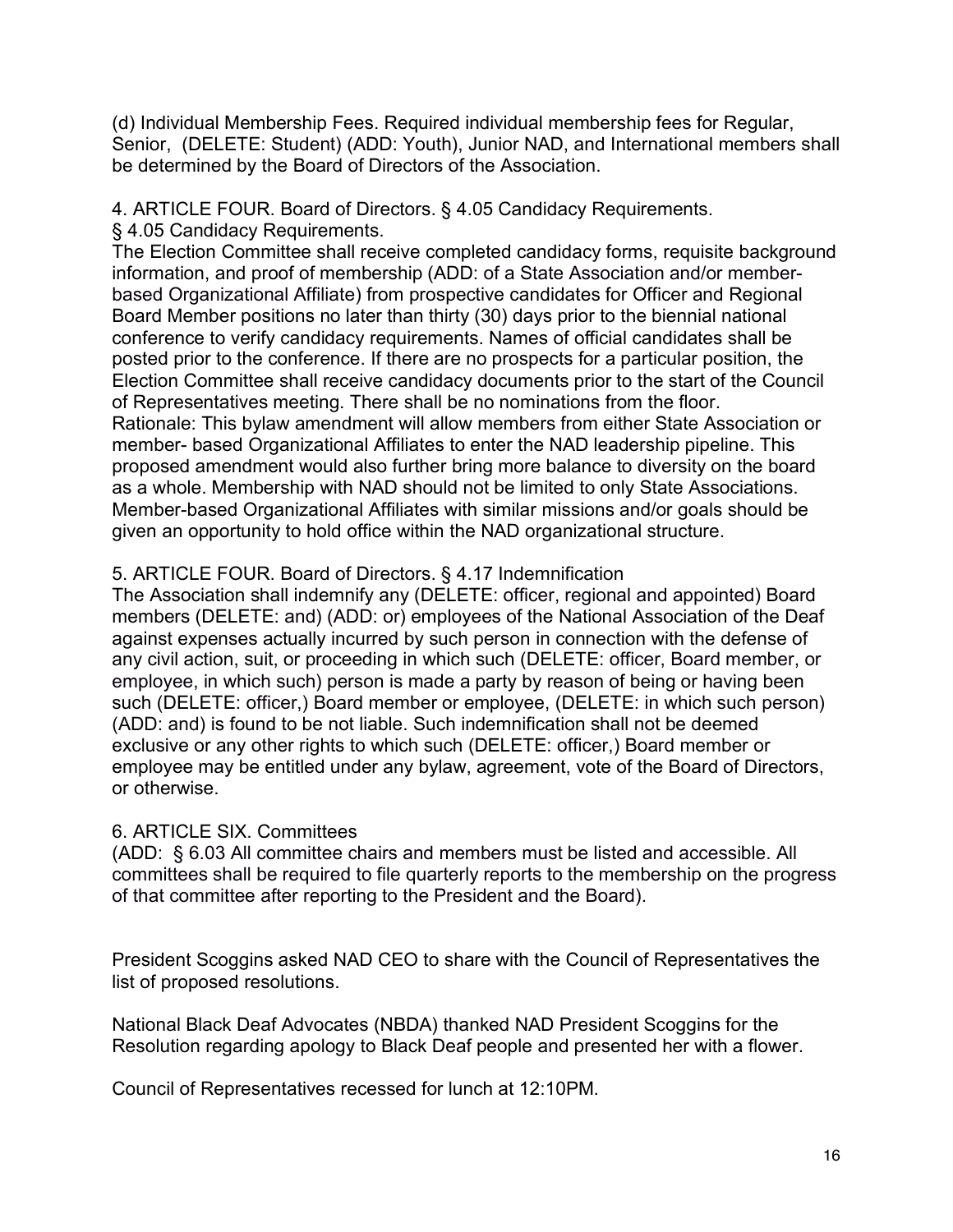July 6, 2012 Session VI

President Scoggins called the meeting to order at 3:21PM

Delegate Check-in: Michael Berger, Credentials Chair, reported that out of 134 registered delegates, there were 128 in attendance as follows: Region I: 21; Region II: 27; Region III: 22; Region IV: 23; Affiliates: 35.

President Scoggins asked Council of Representatives to address and vote on the resolutions presented prior to the break.

CR 2012-22: (Harvey Corson, CT) moved to amend 2012-RES-003 to add the following language: Be it further resolved, that NAD acknowledges the concerns within the Deaf community created by the Daugaard situation and that NAD acknowledges the concerns addressed by the Deaf community about diversity, inclusiveness and privilege; and, Be it resolved, that NAD will continue to foster relationships with public officials who have the experience and understanding of inclusiveness and diversity related to the Deaf Community (CARRIED).

CR- 2012- 23: (Alyce Reynolds, CA) moved for the Council of Representatives to adopt the 2012 resolutions as a whole (CARRIED).

Official 2012 Conference Resolutions are as follows:

1. Title: Denial of Equal Rights to Deaf Women and Black Deaf Individuals Code: 2012-RES-001

Whereas, prior to 1965, the National Association of the Deaf (NAD) did not give female members the right to vote;

Whereas, prior to 1965, NAD did not give individuals who are black any right to membership and any right to vote;

Whereas, prior to 1965, the NAD through its Board and its members through this denial oppressed deaf women and deaf black individuals;

Whereas, since 1965, the NAD has never recognized or formally shown regret for this denial and oppression to individuals on the basis of gender and race, and such recognition and regret is long overdue;

Therefore, let it be resolved that the NAD acknowledges and expresses sincere remorse and regret for the detrimental effects of its discriminatory exclusion of deaf women from voting privileges and discriminatory exclusion of deaf black individuals from membership and voting privileges.

Resolved, this is a call to action for the NAD including the Board, staff, all members and affiliates of our association, to remember this shameful history and ensure it is never again repeated.

Resolved, the NAD and all its members and affiliates shall work to ensure that discrimination against any individual will never be tolerated in any type or form, to educate ourselves about our privileges and accept others as our equal; and to correct any form of oppression.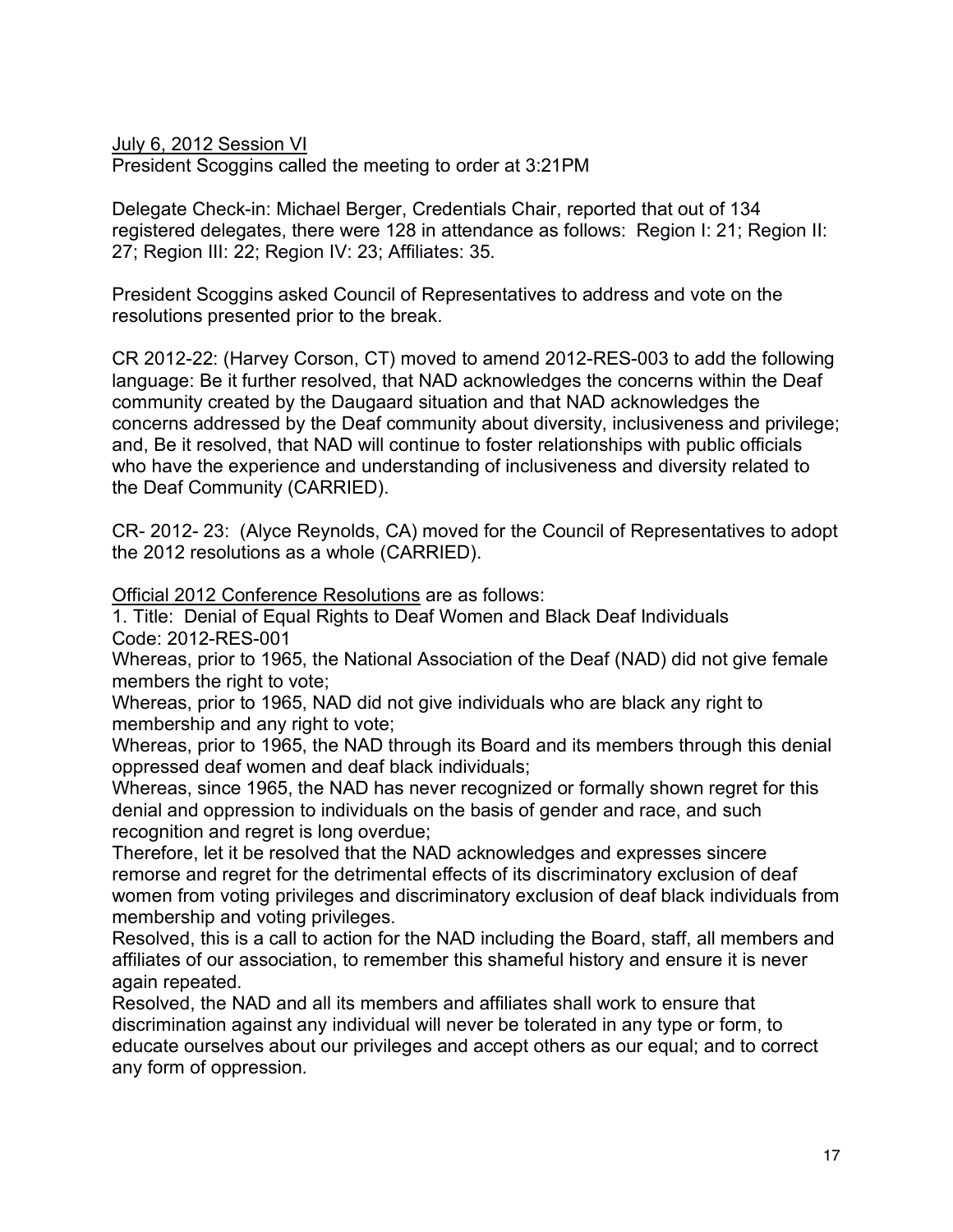2. Title: Diplomas for Black Deaf Graduates of the KY School for the Deaf Code: 2012-RES-002

Whereas, approximately seventy-five (75) black deaf students completed the twelfth grade at the Kentucky School for the Deaf between the years of 1930 and 1955; Whereas, these black deaf students were refused their high school graduation diplomas despite having completed their courses at the Kentucky School for the Deaf between the years of 1930 and 1955;

Whereas, the Kentucky Association of the Deaf began efforts to correct this injustice; Whereas, the Kentucky Association of the Deaf with its allies, the Kentucky Commission on the Deaf and Hard of Hearing and the Kentucky Education and Workforce Development Cabinet, successfully advocated for the recognition and reversal of this error;

Whereas, upon receiving notice of this grievous error, the Kentucky Department of Education, which governs the Kentucky School for the Deaf, took steps to correct this grievous wrong of withholding high school graduation diplomas from these individuals; Whereas, in August of 2011, the Kentucky Department of Education conferred diplomas upon these individuals who had graduated from the Kentucky School for the Deaf; Whereas, the National Association of the Deaf wishes to recognize the efforts of all who made amends for decades of injustice and provided upon seventy-five individuals by ensuring the receipt of long denied graduation diplomas.

Therefore, let it be resolved, the National Association of the Deaf acknowledges the accomplishments of the black deaf students at the Kentucky School for the Deaf between the years of 1930 and 1955; and

Therefore, the National Association of the Deaf commends the conscientious decision of the Kentucky Department of Education to correct this grievous injustice, and praises the diligent efforts of the Kentucky Association of the Deaf to bring recognition to those black deaf individuals who attended the Kentucky School for the Deaf between the years of 1930 and 1955. Special thanks are accorded to the Kentucky Commission on the Deaf and Hard of Hearing and the Kentucky Education and Workforce Development Cabinet for their significant assistance on this critically important matter.

# 3. Title: NAD Invitation to Governor Daugaard

Code: 2012-RES-003

Whereas, Governor Daugaard of South Dakota was invited to speak to the NAD Assembly to share his experiences as a child of deaf adults (CODA) and his insights into strategies for effective community advocacy in the Deaf community;

Whereas, the Governor regretfully declined the invitation due to the conflict in his schedule;

Therefore, be it resolved, that the NAD hopes that there will be another opportunity for such interaction.

Be it further resolved, that NAD acknowledges the concerns within the Deaf community created by the Daugaard situation and that NAD acknowledges the concerns addressed by the Deaf community about diversity, inclusiveness and privilege; and

Be it resolved, that NAD will continue to foster relationships with public officials who have the experience and understanding of inclusiveness and diversity related to the Deaf Community.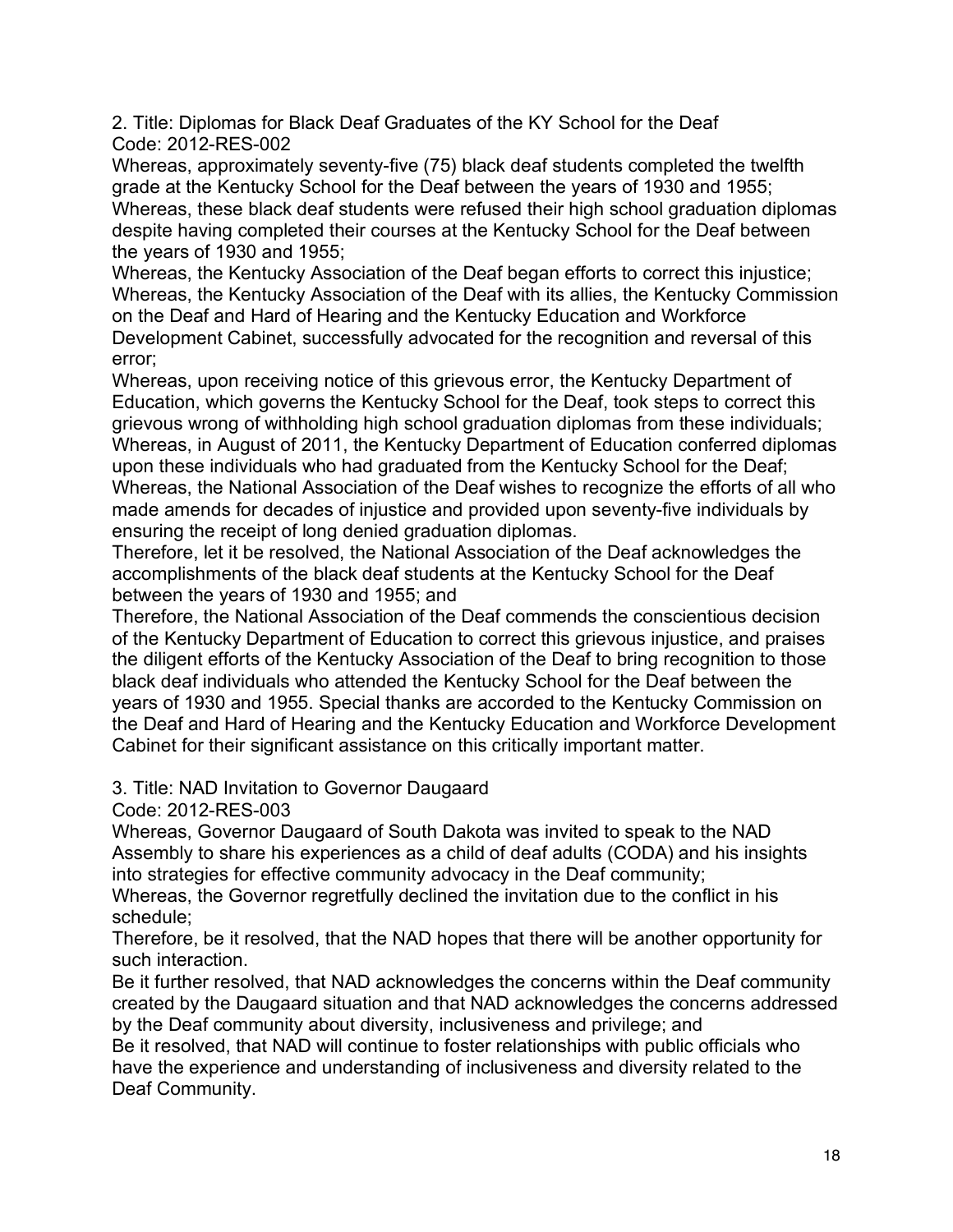4. Title: Recognition of Bobbie Beth Scoggins Service as NAD President Code: 2012-RES-004:

Whereas, Bobbie Beth Scoggins has served the National Association of the Deaf (NAD) for many years in many capacities;

Whereas, Bobbie Beth Scoggins has served the NAD as a Board Member for Region II from 2004 to 2006;

Whereas, Bobbie Beth Scoggins has served the NAD admirably and with excellence as the President of the NAD for six years from 2006 to 2012;

Whereas, the NAD wishes to express its gratitude and appreciation to Bobbie Beth Scoggins for her dedication and service;

Therefore, let it be resolved that the NAD recognizes the extraordinary dedication and unyielding commitment of Bobbie Beth Scoggins to the NAD and the deaf and hard of hearing community, and expresses its gratitude and appreciation for her contributions.

NAD CEO presented appreciation resolutions to Chair David Karem, Kentucky Board of Education, for taking action to award diplomas to all African Americans who were enrolled at the Kentucky School for the Deaf in the mid-20th century, but did not receive recognition for graduation; and to Sharon White, President, Kentucky Association of the Deaf for her hard work and dedication to host the 51st NAD Conference.

The following award presentations took place: Randall McClelland Award presented by Melissa Draganac-Hawk, Appointed Board member, to Dr Beth Benedict; Spirit of NAD Award presented by President Scoggins to Astrid Goodstein; NAD CEO Award presented by Howard Rosenblum to Alexis Kashar; and NAD President's Award presented by Bobbie Beth Scoggins to Virginia Moore, Executive Director, KY Commission on Deaf and Hard of Hearing.

NAD President Scoggins, WFD President Colin Allen, and Turkish Federation of the Deaf President announced together that the three countries officially signed the contract for the 17th World Federation of the Deaf conference to take place in Istanbul, July/Aug 2015.

President Scoggins recognized and praised Paul Singleton, who fundraised during the election breaks with all in attendance, and raised \$12,600 in pledges.

Virginia Moore then presented a gift to President Scoggins on behalf of the Kentucky Commission on Deaf and Hard of Hearing, and the NAD Board, a sculptured and painted horse by artist Susan Dupree, to thank her for all her hard work.

Elections Committee Report: Past President and Elections Chair, Gertrude Galloway presided over the elections. She then provided the Council of Representatives with the slate for the Elections for 2012-2014 as follows:

President: Sheri Farinha, and Christopher Wagner.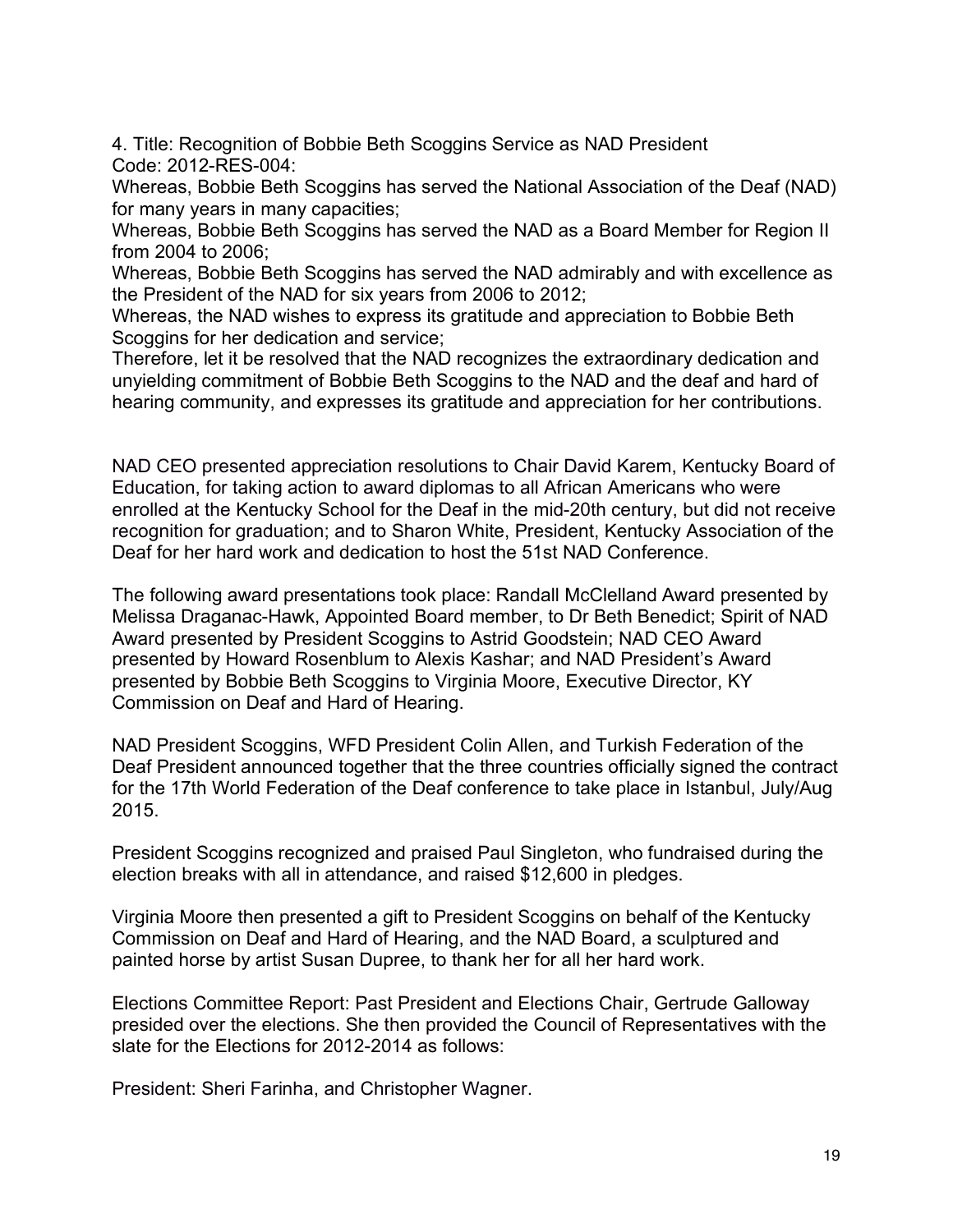Vice President: Melissa Draganac-Hawk

Secretary: Kirsten Poston, and Sean Gerlis

Treasurer: Philippe Montalette

Region I: Steve Lovi, and Al Sonnenstrahl

Region II: Mike Berger

Region III: Larry Evans

Region IV: David Reynolds

Elections Chair Gertrude Galloway informed the Council of Representatives that the ballot would start with Region IV, and move up through the positions of the elected officers with the vote on the President position being last. Counters of any ballots cast for vote by paper will be Chair and past President Gertrude Galloway, Astrid Goodstein, and Richard McCowin.

CR-2012-KY-24: (Chris Kaftan, MD) moved that Council of Representatives recess for 10 minutes right after the candidates for President Speeches took place (CARRIED).

President Scoggins called the meeting to order at 5:32PM.

Delegate Check-in: Michael Berger, Credential Chair reported out of 134 registered delegates, there were 129 in attendance: Region 1: 21; Region II: 23; Region III: 24; Region IV: 24; Affiliates 37.

Sharon White President of KYAD board presented WFD with a special recognition to thank them for coming to Kentucky for each board member, in addition to presents to WFD from Kansas Association of the Deaf, Minnesota Association of the Deaf, Indiana Association of the Deaf, and Illinois Association of the Deaf. Sharon White also presented appreciation certificates by the honorable order of the Kentucky Colonels to CEO Howard Rosenblum, COO Shane Feldman, and each NAD board member.

Elections Committee Chair, Gertrude Galloway, reminded the delegates that ballots cast are in the order from bottom up, uncontested positions can be accepted by acclamation, leaving the remainder of the election to vote on the positions of Secretary and President.

Results of the elections are as follows: Region IV: David Reynolds, CA (by acclamation); Region III: Larry Evans, TX (by acclamation); Region II: Mike Berger, IL (by acclamation); Region I: Steve Lovi, NY (by majority vote); Treasurer, Philippe Montalette, UT (by acclamation); Secretary, Kirsten Poston, MD (by majority vote); Vice